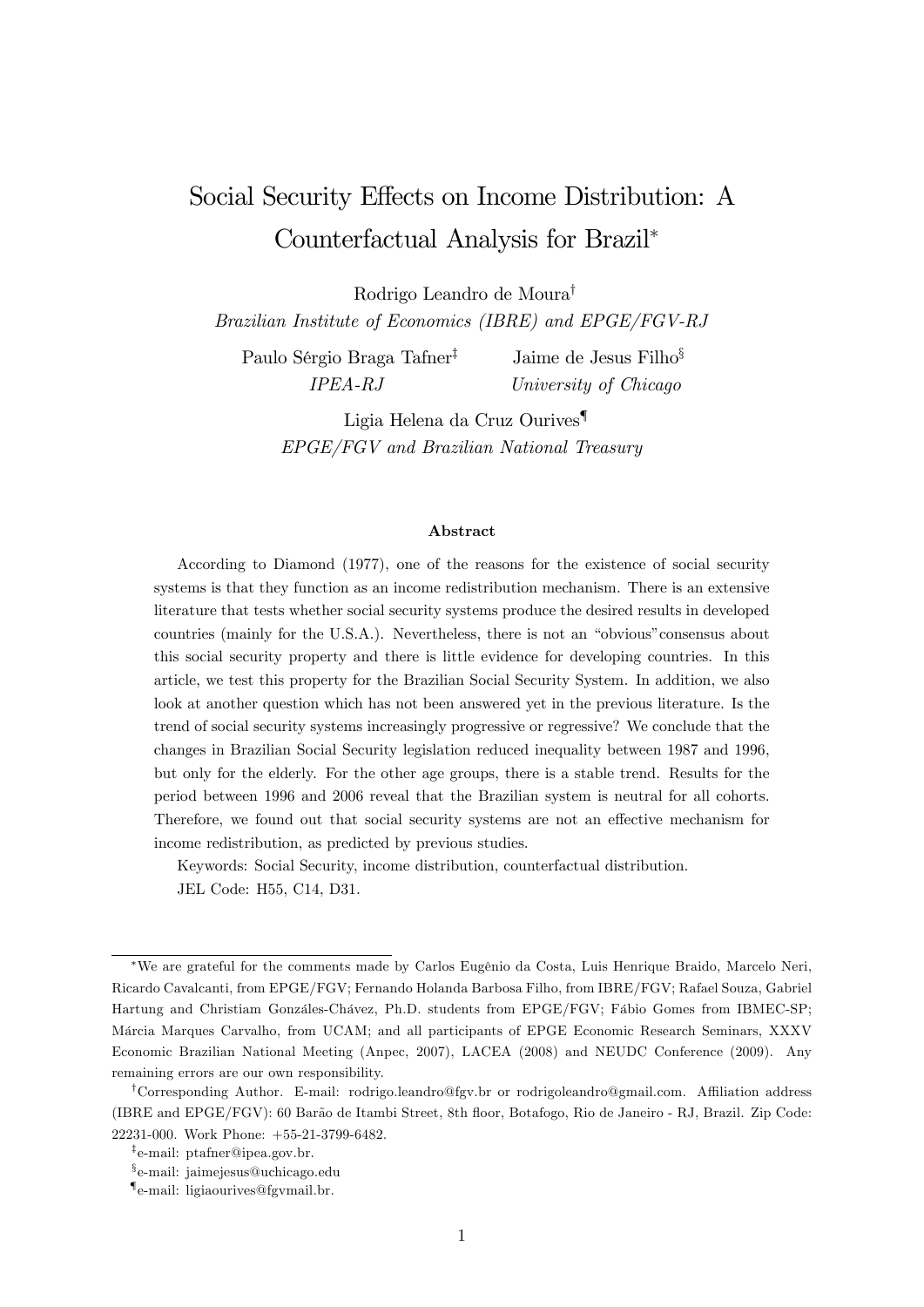### 1 Introduction

The Brazilian Social Security System follows a pay-as-you-go (PAYG or unfunded) retirement system, like the German, French, Japanese and American systems, in which each generation of workers (current taxpayers) provides financial support for the preceding generation's retirees and pensioners. Due to a peculiar financial design, PAYG is vulnerable to some social changes such as demographic and labor market developments. Indeed, there is a consensus that PAYG systems produce an increasing burden on every nation's budget. Many modern societies have witnessed a worsening situation in their social security systems.

In Brazil, for example, social security deficit has reached  $5\%$  of GDP, one of the highest in the world (Tafner and Giambiagi, 2007). This highlights the fact that the Brazilian system seems to be heading towards insolvency in the future. This has, in fact, been the subject of much public discussion. Proposals for reform of the social security system in Brazil range from a simple invalidation of male/female age differential as a rule for benefit payments to a complete institutional change in the direction of a funded system, as occurred in the 1980s in Chile.

In this paper, instead of addressing the discussion on what kinds of changes must be made for a better Brazilian system, we think it is important to provide a short discussion of the reasons that justify the existence of public pension systems. Diamond (1977) points out three main justiÖcations for a social security: redistribution of income, market failures and paternalism.

Redistribution of Income First, public pensions redistribute income. Ideally, redistribution should be implemented by income taxation on a lifetime basis. Unfortunately, such redistribution is rather limited in practice. Annual income taxation is imperfect in terms of income redistribution since the measurement of an individual's income is restricted to a point in time, without defining the needs or capacities of payment, which change throughout the work cycle. Social security, in some countries like Brazil, sets up the benefit formula based on an average of the highest pre-retirement earnings and not as a function of the wage profile throughout the working period. In intragenerational terms, social security works as a complementary mechanism of redistribution to the income taxation. In intergenerational terms, the increase in the benefits in a small fund (as in PAYG) produces a redistribution from the very young to the very old since social security taxes paid by todayís workers and their employers are used to pay the benefits for today's retirees and other beneficiaries. This kind of redistribution would be appropriate if the oldest generation were poorer on average or if one or more generations experienced long periods of economic recession.

Market Failures Second, public pensions provide social insurance in a number of ways related to health, longevity and financial risks in the presence of market failures. We point out the inability of the private market to provide insurance against the risk associated with someone's working period in the case of moral hazard and adverse selection. Those risks would be: (i) a reduction in earning capacity due to illness, disability or death; and (ii) an increase in the disutility of labor because of failing health or declining motivation to work. Thus, social security would act as a mandatory social insurance against a decline in earning power over the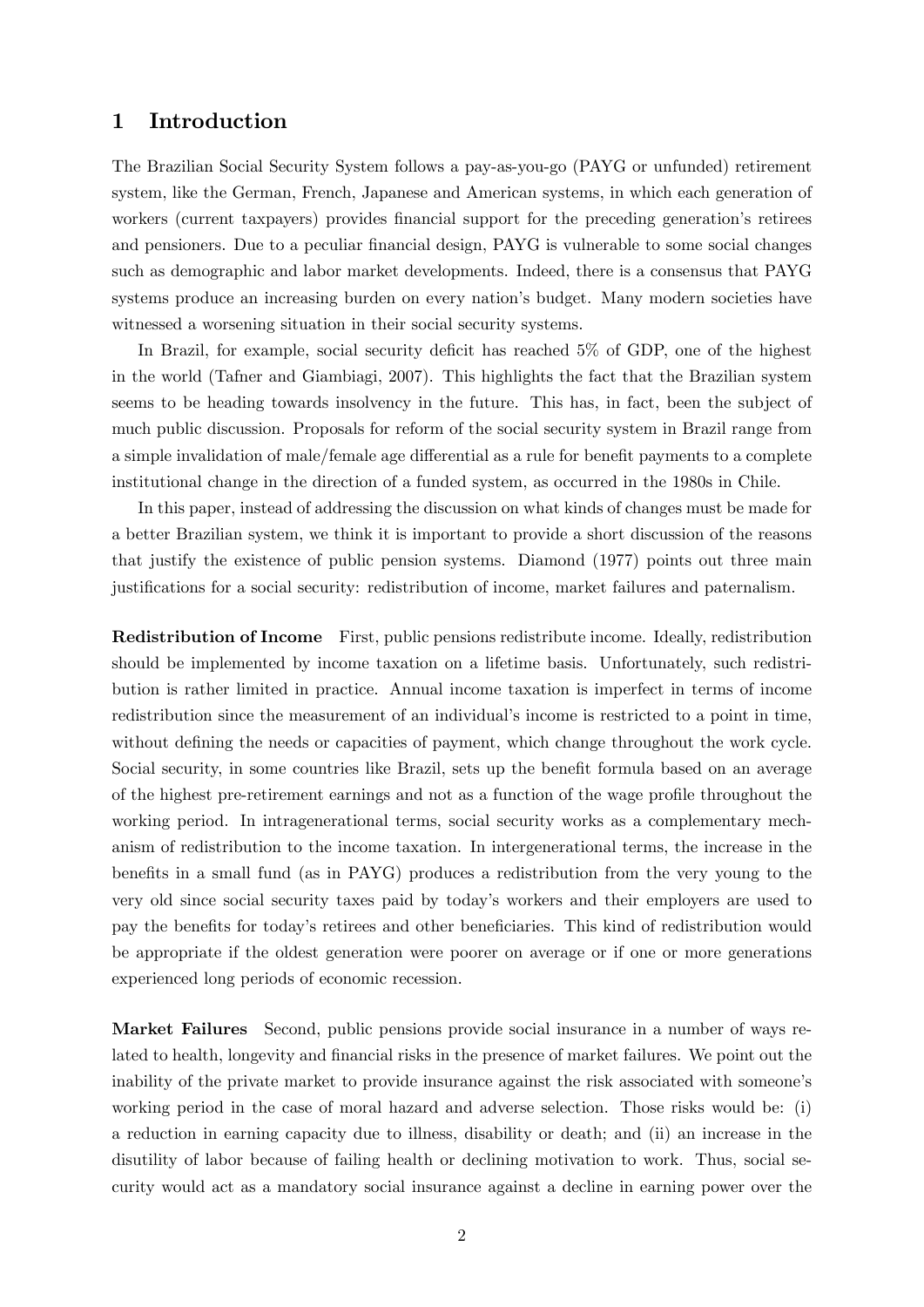individual's life cycle. In the case of such risks, social security benefits would provide early retirement pensions and disability benefits for those who are incapable of working because of illness or disability.

With regard to market failures, we point out two main reasons for a retirement age. First, it is the presence of asymmetric information in the market of an annuity<sup>1</sup>. Agents with a higher life expectancy would look for this market. So, the price of perpetuity would increase until there is a collapse in the system, driving the market to its own extinction (Rothschild & Stiglitz, 1976; apud, Ferreira, 2007). Government intervenes by defining the age at which an eligible retiree receives social security benefits after having contributed for some period of time. Secondly, competitive equilibrium in an overlapping generation model might not be Pareto-efficient. In the absence of a social security program, people overaccumulate capital over their life cycle, and when they make decisions about savings they do not worry about future generations. So, there is room for government intervention. The dynamic inefficiency in the economy would be reduced by the implementation of a mandatory PAYG social security system that would cause a fall in capital stock and an increase in the level of consumption<sup>2</sup>.

Paternalism Finally, social security systems force savings. They identify a paternalistic social objective since the utilitarian welfare function depends on ex post utilities. Indeed, government intervention is needed if some individuals are inclined to save less than the amount set aside through payroll taxes. This might occur due to: (i) an incorrect evaluation of current savings according to future needs; (ii) the difficulty of making savings decisions under uncertainty; (iii) agents' irrationality as they are future-myopic (strong preference for the present); (iv) the Good Samaritan's dilemma, when agents save very little because they know society will provide resources at the end of their working years<sup>3</sup>. Therefore, a pension scheme with forced savings would play an important role in the social security system.

According to the Örst public pension function, public pensions work as a mechanism of income distribution by carrying out public policies in a distributive way. However, at a lower level, as pointed by Tafner (2007), public pensions, just as social insurance, also generate income redistribution in two circumstances: (i) in case of an event (illness, disability or death), a single individual (or his family) receives retirement benefits for the rest of his life regardless of how many years he collected social security tax; and (ii) if his life expectancy is sufficiently high after retirement, he is guaranteed payments that are more than what he paid into the system.

If social security is an advantageous contract for a certain group of people, in particular the poorest ones, then there is a progressive income distribution<sup>4</sup>. Otherwise, there is a regressive

<sup>&</sup>lt;sup>1</sup>In finance, an annuity is a bond in which periodic payments begin on a fixed date and continue indefinitely. Also, annuity can be the right to receive amounts of money regularly over a certain fixed period, in perpetuity, or, especially, over the remaining life or lives of one or more beneficiaries.

<sup>&</sup>lt;sup>2</sup> According to Blanchard & Fischer (1989), any Pareto improvement occurs when the rate of return paid by the government (which equals the population growth rate) is higher than the interest rate.

<sup>&</sup>lt;sup>3</sup>Following Becker & Murphy (1988).

<sup>4</sup>Progressive means when social security achieves a better income distribution. A social security system is progressive when lower-income individuals pay (receive) proportionally less (more) taxes (benefits) than those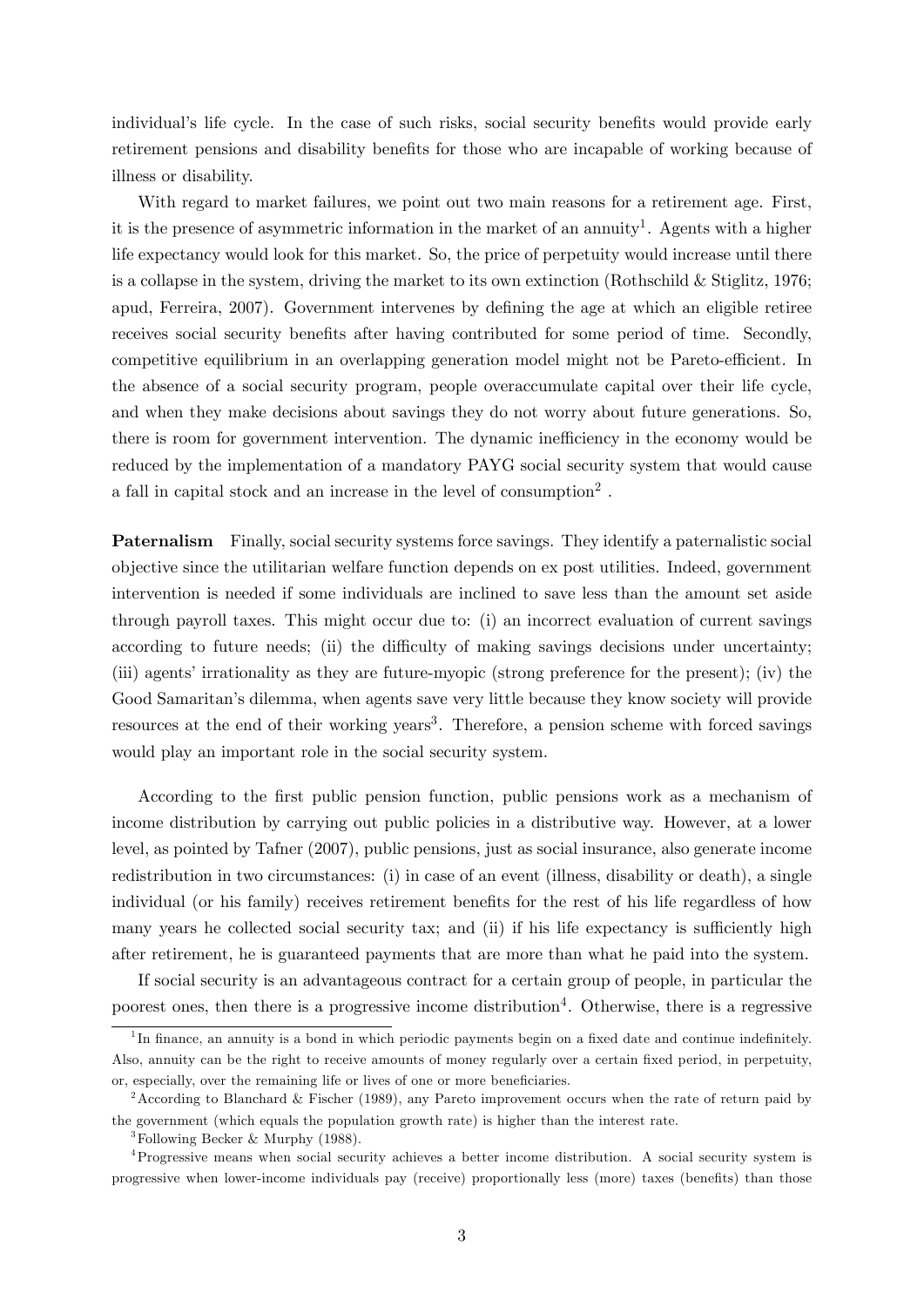income distribution<sup>5</sup>.

There is a wide range of literature that regards social security systems as good policy instruments for income distribution in industrial countries, especially in the U.S., but there is no clear consensus about that<sup>6</sup>. In this paper, we evaluate the distributive property of public pensions and try to answer an additional question which has not yet been answered by the literature: "Is the trend of social security systems increasingly progressive or regressive?" Both aspects will be considered for Brazil because: (i) there is little evidence for developing countries which are characterized by high social security expenditure. As already mentioned, in Brazil, the social security deficit is one of the highest in the world; (ii) Brazil shows a high degree of income inequality<sup>7</sup>, ranking as the tenth most unequal country in a sample of 126 countries in 2006 (UNDP, 2006).

In order to perform the test, we will deal with taxes and benefit payments. In a distributive analysis, it is important to consider worker's social security contribution and benefit flows

Given the changes in the demographic structure in Brazil, there has been a significant increase in the share of beneficiaries of the social security system. By controlling some factors, if public pensions have a progressive distributive pattern, we would understand that income inequality might be diminishing. This does not occur in Brazil. For almost two decades, the Gini coefficient has been close to  $0.60$  and has not decayed significantly<sup>8</sup>.

In order to test the distributive pattern of the system, we shall define the most adequate income measurement. We observe an increase in the social security tax rate (worker and employer) and in the number of beneficiaries. If we consider that elasticity of tax income is zero, i.e., any increase in the tax rate is not passed on by the firm as a wage reduction, we believe workers' gross earnings serve as a measure for social security progressivity. By dealing with infinite elasticity of tax income, i.e., any increase in the tax rate is fully charged by the firm as a wage reduction, we consider workers' net earnings (gross earnings minus contributions). In this case, we choose the latter because it is possible to verify the impact of taxes and benefit payments, and also because net current income is the most adequate measure in an income inequality analysis.

Furthermore, we observe that lifetime earnings are more appropriate when dealing with the assumption of perfect credit markets, when agents do not have any constraint on borrowing and reallocating wealth from future to present. However, since we consider market failures and, hence, imperfect credit markets, individuals cannot borrow. In general, developing countries tend to face more credit constraints than industrial ones. That is why we use current income<sup>9</sup>.

In Brazil, if a covered worker dies, his or her spouse and children may receive survivors' benefits in a direct (pension) or indirect way (retirement). A broader and more precise analysis

with a higher income.

<sup>&</sup>lt;sup>5</sup>Barros & Carvalho (2005) and Tafner (2007) state that the Brazilian social security system is a regressive one.

<sup>6</sup> Some of these studies will be commented in the current text.

<sup>7</sup>Only in recent years has inequality declined. However, not due to the Social Security System, according to Barros et al. (2007).

<sup>8</sup> See the preceding footnote.

 $9$ The same assumption is assigned for rural workers by De Carvalho Filho (2008).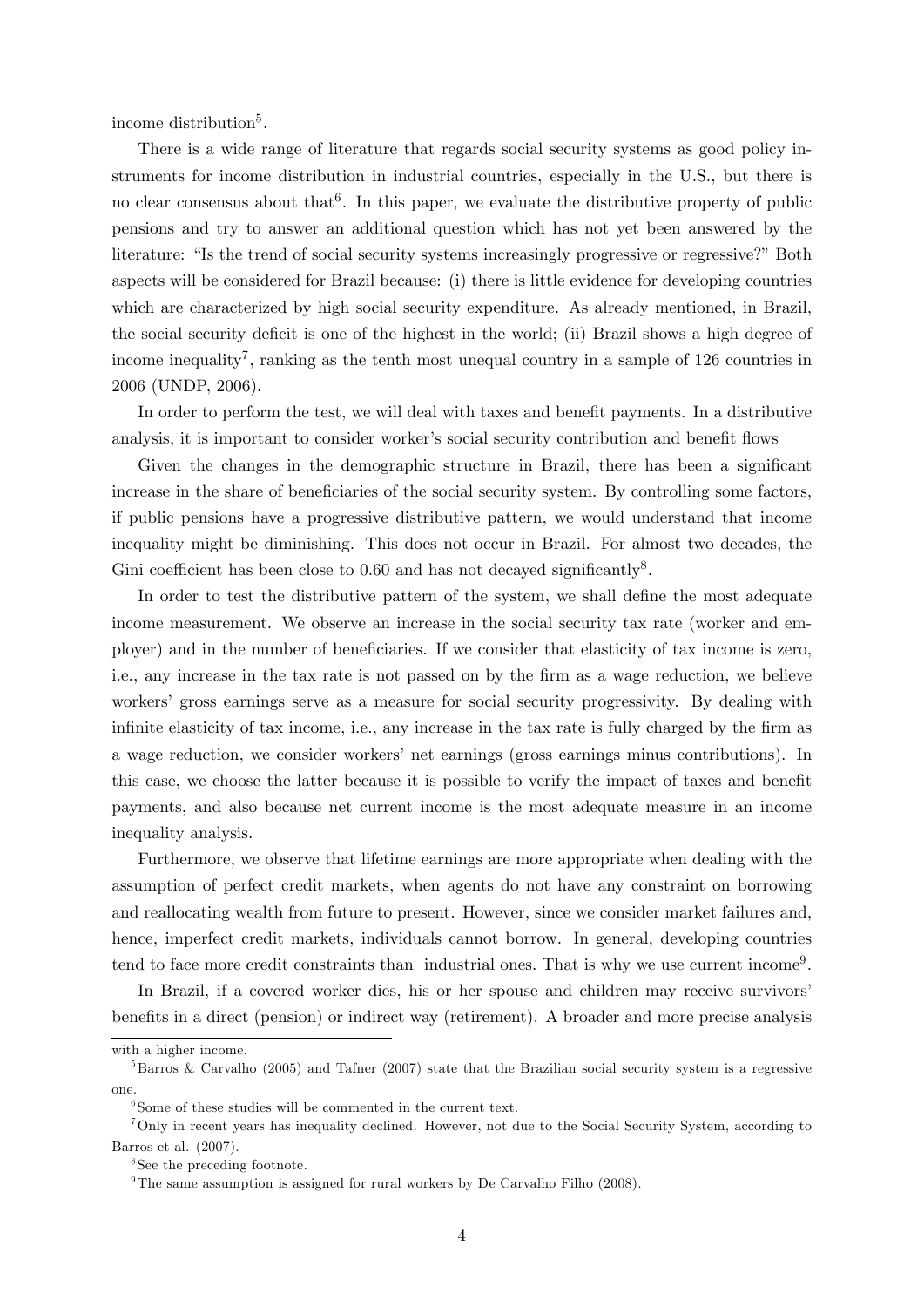of the distributive effect of the social security system does not consider individual income but rather family income. If we take the sum of workers' net earnings of all family members, in per capita terms, we treat the beneficiary's family as a beneficiary and assign that larger families are more dependent upon the social security system.

Still with regard to testing the distributive pattern of the system, in terms of methodology, we look closely at what would happen to per capita family income distribution in Brazil if there were the same share of beneficiaries and taxpayers as 10 years ago. We had two alternative approaches: (i) a simple regression of wages or (ii) an estimation of densities. The advantage of the latter is the accountability of income distribution. Also, it is possible to calculate various metrics of income inequality and compare them with the real ones. If the social security system has really turned into a more progressive one, we expect to find an improvement in income distribution.

Summing up the strategy to test the distributive pattern of the social security system, we first describe the sample. After that, we calculate the Gini coefficient and the Theil index for wages subtracted by benefits. Then, we obtain these same inequality indices for wages added by contributions. By comparing real Gini coefficients, we have the joint effect of taxes and benefit payments on income distribution. Later, we change the distribution of beneficiaries and taxpayers, controlling for their individual attributes and for geographic characteristics. Also, we estimate a new distribution of per capita family income. At this point, we follow Dinardo, Fortin and Lemieux (1996) to disaggregate counterfactual densities. In addition, we extend the methodology by incorporating contribution áows. Using this general procedure, we achieve a more precise analysis of changes of the progressivity (regressivity) in the social security system.

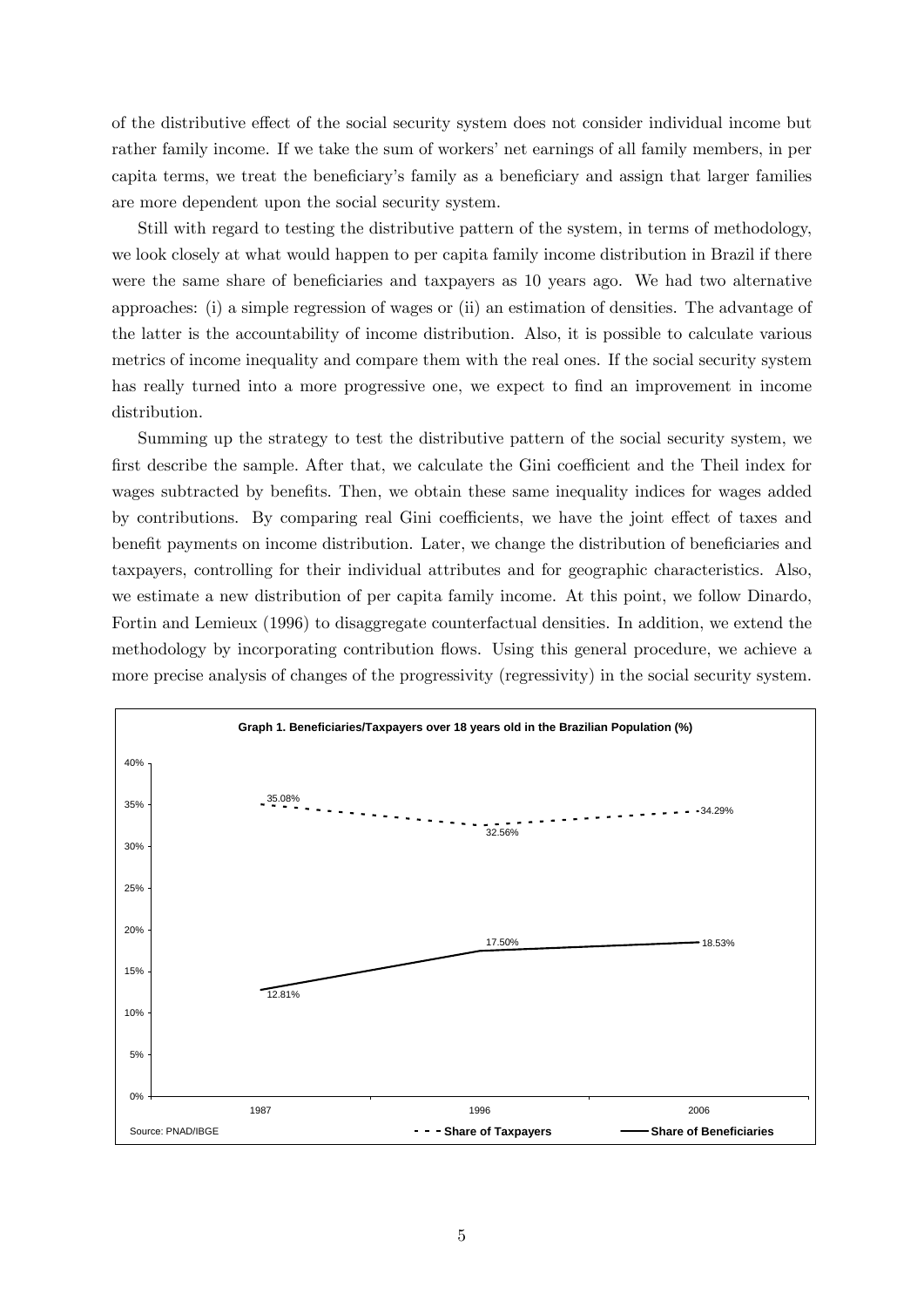In this analysis, an important assumption is that the changes in social security rules are signaled by the share of beneficiaries and taxpayers. Graph 1 shows that the share of beneficiaries has increased by more than  $35\%$  in Brazil: from  $12.81\%$  in  $1987$  to  $17.50\%$  in 1996, including an increase of more than 6 basis points in the 10-year period until 2006. At first, the share of taxpayers decreased from 35.08% in 1987 to 32.56% in 1996 and increased to 34.29% in 2006. Results for the Gini coefficient and the Theil index show that income distribution tended to improve when social security rules were fixed in 1987. This means that the social security system has become more regressive. However, when considering factors such as education, living and residence standards in 1987, the impact of benefits is almost null; that is, those factors explain mainly inequality evolution, reducing the potential effect from social security.

The paper begins in Section 1 by presenting the main functions of the public pension system and then reviews, in Section 2, the literature according to international and Brazilian evidence. Section 3 provides the descriptive statistics and Section 4 explains the methodology used for measuring the distributive pattern of the social security system. Section 5 discusses the results. Section 6 concludes.

### 2 Literature Review

In what follows, we present a selective review of the American and Brazilian literature related to the distributive aspects of social security.

International Evidence Feldstein (1976) considered benefits as part of total family wealth in the U.S. The author suggests that social security systems provide resources within each generation by attempting to give higher returns to lower-wage workers, which reduces their need for fungible wealth accumulation<sup>10</sup>. For 1962 data, he shows that this kind of wealth inequality is higher than total wealth, which is the progressive distributive pattern of the American system.

Evidence is not conclusive, though. Recent studies using an OLG model calibrated to study the transmission of wealth inequality via bequests by Gokhale & Kotlikoff  $(2002a, 2002b)$  and Gokhale et al.  $(2001)$  show that social security may greatly increase the inequality in wealth distribution and Gini coefficients by  $11\%$  (Gokhale & Kotlikoff, 2002a) and  $21\%$  (Gokhale & Kotlikoff, 2002b). One of the reasons is that social security transforms bequests into a non-egalitarian force because low-income households rely almost entirely on social security to finance their retirement consumption, decreasing bequeathable wealth by more than 50%. In contrast, higher-income households have substantial wealth to be passed along to their heirs. The main reason is the American ceiling for social security taxation. As a result, wealthier individuals generally receive larger benefits than poorer taxpayers. Liebman (2002) employs a social security microsimulation model. The model simulates the distribution of internal rates of returns, net transfers and lifetime net tax rates from social security that would have been received by individuals born between 1925 and 1929 (age of 73 and 77 in 2002) if they had lived under current social security rules for their entire lives. The author finds that social security

 $10$ Feldstein (1976) defines fungible wealth as total wealth minus social security wealth.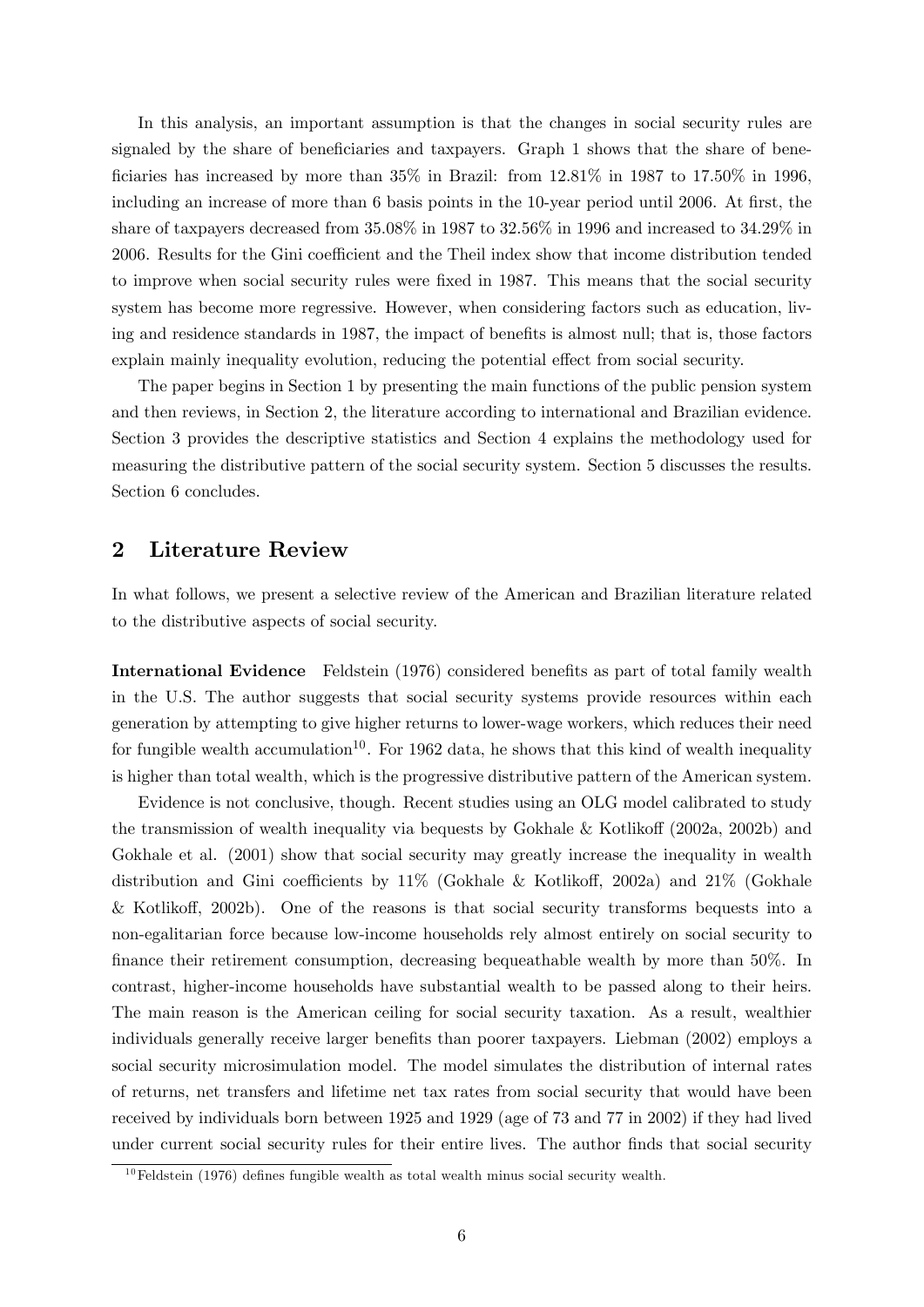redistribution is not related to income. Even though social security is thought to be progressive because it redistributes income from the wealthy to the poor, it also transfers income from people with low life expectancies to people with high life expectancies, from men to women, from single workers and from married couples with substantial earnings by the secondary earner<sup>11</sup> to oneearner married couples, and from people who work more than 35 years to those who concentrate their earnings in 35 or fewer years. One of the reasons why progressivity of income redistribution in social security system is highly modest is that wealthier individuals generally have higher life expectancies and receive higher benefits from their partners. Results point out that 19% of individuals in the largest quintile of lifetime income receive net transfers higher than the average transfers to people in the shortest quintile. Coronado et al. (2000) classify individuals by annual income and the Gini coefficients show that the system is highly progressive. Gradually, they control for many factors and recalculate the Gini coefficients for every step. According to the potential lifetime income criterion  $12,13$ , they take into consideration that wages above the ceiling are taxed up to the ceiling wage<sup>14</sup>, adding together the incomes of spouses such that each individual is classified based on the lifetime per capita family income<sup>15</sup>, incorporate mortality probability<sup>16</sup> and increase discount rate from 2 to  $4\%/17}$ . As a result, the progressivity of the system reduces until it becomes regressive.

Brazilian Evidence Afonso & Fernandes (2005) estimate intragenerational and intergenerational distributive aspects of the Brazilian social security system by calculating the internal rate of return, which comes from the comparison between benefit and contribution flows of individuals in their lifetime. The authors extract benefits and infer contributions from the Brazilian National Household Survey, known as PNAD. Contributions also require the distribution of tax payments for different occupational groups according to the restrictive assumptions about civil servants, own-account and autonomous workers. As a result, the authors imply that the Brazilian social security system is progressive in intragenerational terms (internal rates of return are higher for lower education workers and for those from the Northeast of Brazil, who are also those with lower income per capita) and in intergenerational aspects (internal rates of return decreased from 1980 to 1989 and have been constant since then).

 $11$ In the U.S., 50% of a living retiree's benefit goes to his (her) partner. After his (her) death, the secondary earner receives the total amount as when he (she) was alive.

 $12$ The progressivity of social security is reduced because lifetime income classifies retirees with zero earnings according to their lifetime revenues. Therefore, agents who work part-time or spend many years of their time out of the labor force are no longer classified as low-income.

 $13$ The potential lifetime income is the projection of a wage rate for each individual in each period, multiplied by the total number of hours, resulting in a welfare measure that includes leisure and domestic output instead of job opportunities only.

<sup>&</sup>lt;sup>14</sup>This taxable maximum was already discussed in the previous paragraph and reduces the progressivity of the system.

 $15$ The low-wage spouse is not that poor anymore. This further reduces the progressivity of the system.

 $16$ As individuals with a higher income live longer, they receive benefits for a longer time and, in terms of measure of current earnings, they tend to receive larger benefits. Thus, after these adjustments, the system is too little progressive.

<sup>&</sup>lt;sup>17</sup>This places more weight on regressive payroll taxes in older years and less weight on progressive benefit patterns in more recent years.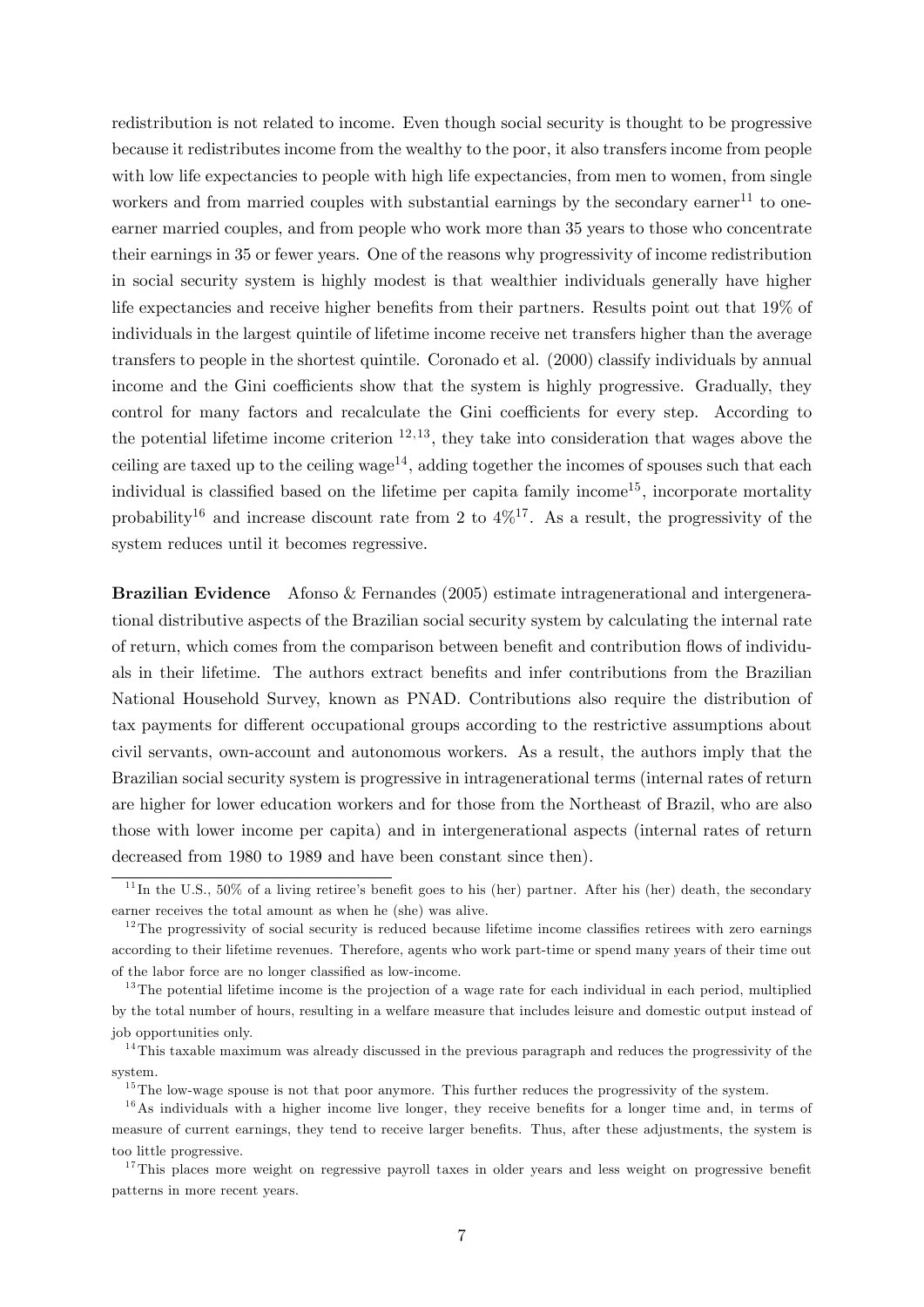However, according to the Gini coefficient decomposition method, Ferreira (2006) shows that retirements and pensions increase the level of per capita household income inequality in Brazil. Besides, social security gains are the second highest element in the calculation of the Gini coefficient, followed immediately by wage earnings. These gains increased from  $9.3\%$  in 1981 to  $18.8\%$  in 2001 and remained constant. Hoffmann (2003, 2005) corroborates the findings of Ferreira (2006) by using the same Gini coefficient decomposition approach. In addition, Hoffman  $(2005)$  applies two other decompositions: Mehran coefficient decomposition (more sensitive to changes in the left tail of the distribution) and Piesch coefficient decomposition (more sensitive to changes in the right tail of the distribution). Both studies indicate that retirements and pensions contributed to a higher inequality in 1999 (Ho§mann, 2003) and in the years 2002 to 2004 (Hoffmann, 2005). Tafner  $(2007)$  examines the effect on family poverty using a threescenario analysis: (i) before benefit payment; (ii) after benefit payment; (iii) simulation on the poorest. All scenarios consider the amount of transfers constant. The author concludes that the social security system prevents poverty. Nonetheless, if the social security program had focused on the poorest, there would have been more significant poverty prevention. So, the social security system does not result in a significant inequality reduction and it has not been efficient in terms of income distribution. Hence, it shows malfunctions in the income transfer program.

According to Ferreira (2006), the causes for regressivity in the Brazilian social security system are early age retirement; increase in life expectancy, meaning retirees collect benefits longer; higher wages for high-income beneficiaries. All of these factors turn into a worse income distribution. Besides, the causes for a worse deficit in the Brazilian system are related to the composition and informality of the labor market; flexibility in labor contracts (reduction of fixed salary and increase in profit sharing agreements, which exclude social security taxation); demographic trends (the number of workers paying into the program continues to decline relative to those receiving benefits); legislation (extended benefits provided for by the 1988 Constitution). Tafner (2007) also points out that social security net transfers are not only related to income, but also to the occurrence of events. As an example, if wealthier individuals become invalid, they will receive benefits for their whole life and will be financed by poor people, which illustrates redistribution of wealth from the poor to the wealthy.

Thus, Brazilian evidence is still inconclusive. In this paper, we consider an alternative method to verify the redistributive pattern of the Brazilian social security system.

# 3 Data and Descriptive Statistics

This paper uses data from the PNAD (Brazilian National Household Survey) to analyze two sets of pairwise years: 1987/1996 and 1996/2006. The ultimate goal is to obtain a more robust and precise evaluation of the distributive characteristics of the social security system<sup>18</sup>. In fact,

 $1<sup>8</sup>$ It is important to mention some limitations of the study due to the PNAD data: (i) it is not possible to separate rural beneficiaries from urban ones. According to different rules, it would mean a great improvement to the work; (ii) it is not possible to determine if a retired individual is a civil servant or an ordinary worker in the private sector; (iii) it is not possible to know when a retirement occurred; and (iv) it is not possible to control for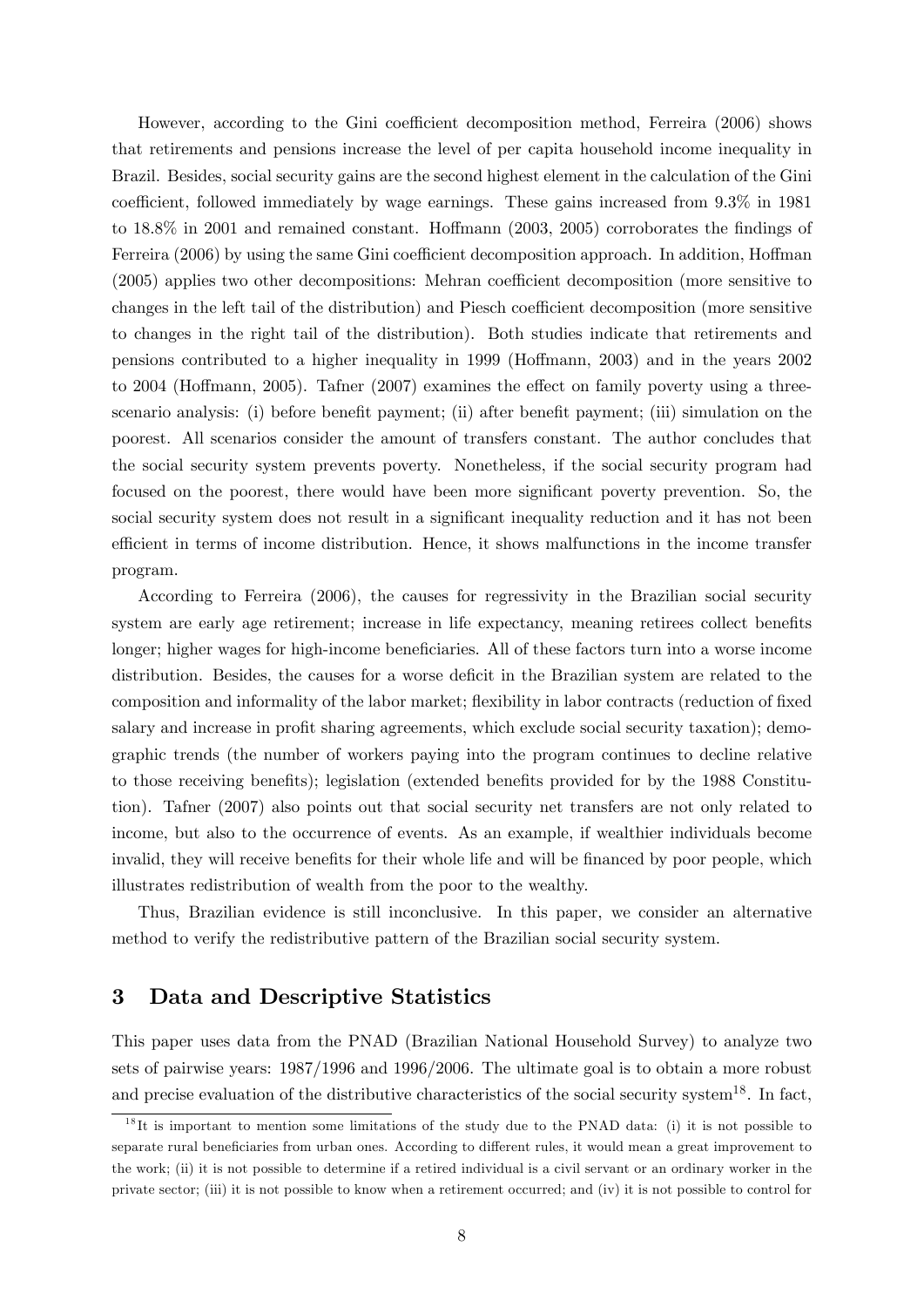there were two important structural breaks in each set: (i) 1987/1996: The Constitution of 1988 altered social security rules; and (ii) 1996/2006: The Social Security Reform in 2003 altered the rules for civil servants.

The analysis requires the application of filters. First, all observations with individuals under the age of 18 years were excluded from the samples. Anyway, this represents a small percentage of beneficiaries<sup>19</sup>, only 2% of the total. Second, we exclude all households in which all members declared receiving no income20. So, only individuals aged over 18 years and reporting some income were kept in the sample. The descriptive statistics of the sample is shown below.

We notice that the share of beneficiaries has increased enormously up to  $35\%$  (Graph 1) in the Introduction). Table 1 in Appendix A indicates that the number of beneficiaries also increased: from 10.10 millions in 1987 to 16.13 millions in 1996 and 22.95 millions in 2006. Pensions showed a huge increment in terms of relative participation: from 24.48% in 1986 to  $36.10\%$  in 2006. Elderly people (over 58 years old) constitute a high share of beneficiaries that has been increasing over the years.

In terms of share of taxpayers, there has been a recovery in the last decade after an initial slowdown. The number of taxpayers has almost doubled: from 27.5 million in 1987 to 41.78 million in 2006. Ordinary workers are the ones who pay more. In general, since 1996, the share of contributions has raised to a high degree especially as a result of the Social Security Reform in 2003, which has enlarged the number of contributions by incorporating retired civil servants.

We have calculated the Gini coefficient and Theil index for the whole filtered sample and for age groups. We subtracted benefits and added tax payments, separately and jointly. Table 2 shows the estimations for these coefficients as gross samples with no controls. By comparing  $(1)$ , benefits induce a reduction in net family income per capita inequality for individuals aged over 18 years. That is, the social security system is a progressive system, in terms of benefits. Moreover, the system has become more and more progressive as column  $\binom{1}{1}$ Factual" shows absolute gains over the years. Also, by comparing  $(2)$ , contributions have no distributive effect. Jointly, taxes and benefit payments have a progressive effect on inequality, in level and monotonic terms. Note that the reduction in the inequality level is up to  $9.5\%$  for the Gini coefficient and  $19.5\%$  for the Theil index. Even according to age groups, the benefit effect is progressive and increases with age. For early ages, there is a relatively small gain. Also, the tax payment effect is negligible.

 $^{20}$ Densities are estimated for the logarithm of income.

informality once information about the labor market is not available. Afonso & Fernandes (2005) had the same limitation. Another element is the inexistence of questions about tax values. Following Afonso & Fernandes (2005)ís strategy, we obtained the following from PNAD data: values for earnings, an indicator function for taxpayer (or not) in every occupation, type of occupation in productive activity (ordinary worker, civil servant, houseworker or autonomous worker). Then, social security taxes and rates were obtained for every working group from each occupationís earnings. In Appendix B, in Table 9, we show a brief description of legislation history and rates applied.

 $19$ We consider beneficiaries those who receive a positive income from retirement, pension or nonretirement allowance. In earlier PNAD data, there is no question about whether the individual is a retiree/pensioner or if he (she) receives any kind of nonretirement allowance. The only question was about what the individual had done during the week. A busy retiree would have answered that he (she) worked as usual. This means a biased share of beneficiaries in earlier pools.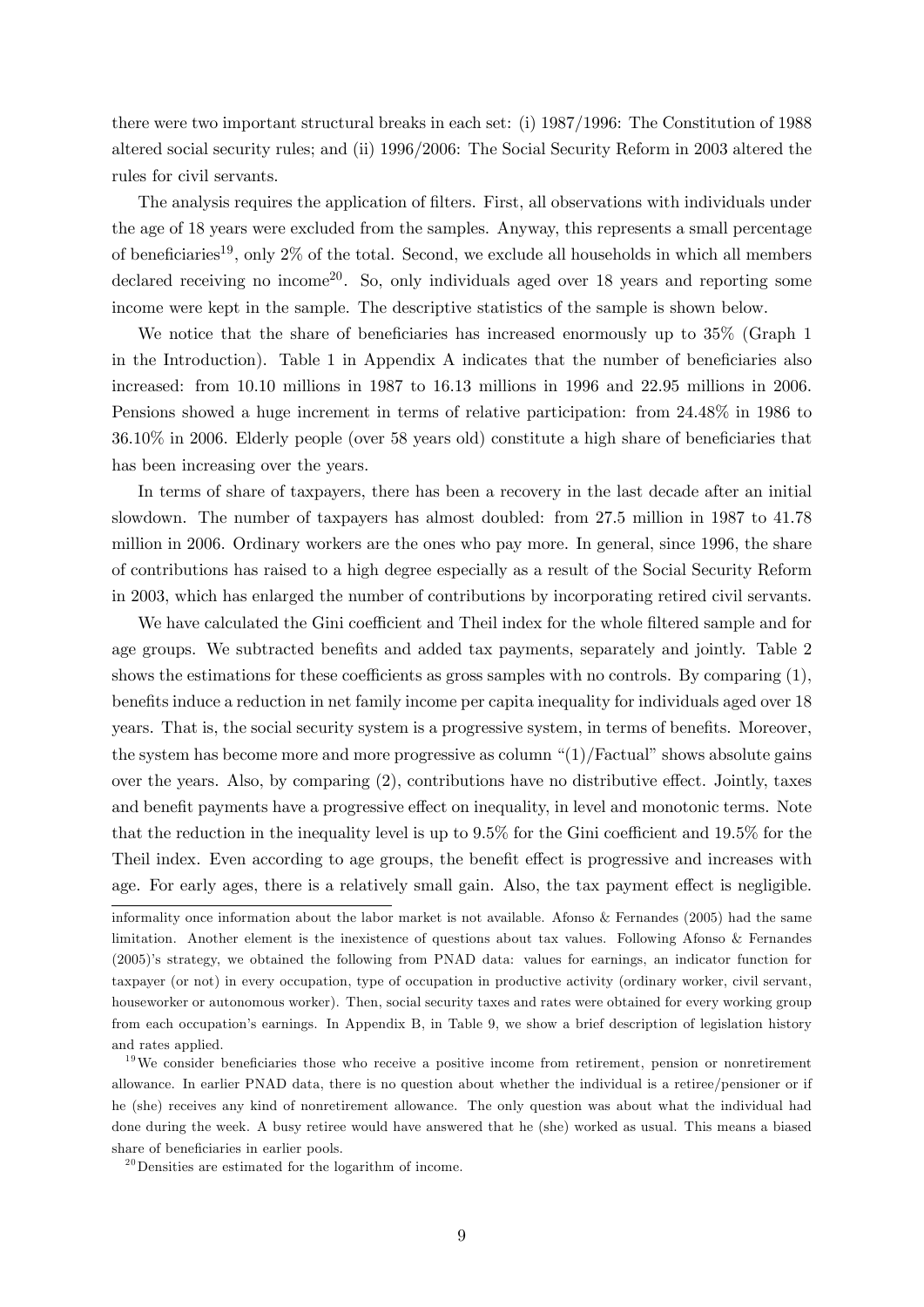For individuals under 47 years old, the joint effect (contribution and benefit) of progressivity increase is smaller (see column "Factual/ $(3)$ "). Nonetheless, for individuals aged over 48 years, taxes and benefit payments imply progressivity in income distribution, and changes in social security rules have turned the system into a more progressive one. In the U.S., Feldstein (1976) and Coronado et al (2000) reached similar evidence when they also did not control for several factors.

As mentioned before, the use of controls is highly required to separate the real effect of an improvement of the social security system. To achieve that, we consider kernel density estimation.

# 4 Methodology

Following Dinardo, Fortin and Lemieux (1996, hereinafter DFL), we use weighted kernel density estimators<sup>21</sup>. The kernel density estimate  $\hat{f}_h$  of a univariate density f based on a random sample of wages <sup>22</sup>  $\{W_i\}_{i=1}^n$  of size *n*, with weights  $\{\theta_i\}_{i=1}^n$ ,  $\sum_i \theta_i = 1$  is:

$$
\widehat{f}_h = \sum_{i=1}^n \frac{\theta_i}{h} K\left(\frac{w - W_i}{h}\right),\,
$$

where h is the smoothing parameter (or bandwidth) and  $K(.)$  is the kernel function. According to Silverman (1986), there are few efficiency differences (in terms of the norm of integrated mean square error) among different kernels. So, the kernel function used is Gaussian kernel as in DFL. As bandwidth selector, we use Silverman's rule of thumb (1986), based on the standard deviation and interquantile range:

$$
h = \frac{0.9 \min\{\sigma_w, R_w/1.34\}}{n^{1/5}}
$$

where  $\sigma_w$  is the standard deviation of the sample and  $R_w$  is its interquantile range. In all nonparametric estimates, the domain of estimated densities is the logarithm of income, whose support is defined on the interval  $[0.01,14]$ , with steps of 0.01, including the whole income mass.

#### 4.1 Estimation of Counterfactual Densities

The procedure in DFL allows for the analysis of the whole distribution. Our estimation of counterfactual densities intends to answer the following question: "what would the density of wages have been in 1996 if the share of beneficiaries-taxpayers had remained at its 1987 level<sup> $23$ </sup>.

<sup>&</sup>lt;sup>21</sup>DFL adapted these estimators, which were originally introduced by Rosenblatt (1956) and Parzen (1962).

 $^{22}$ Wages refer to logarithm of *per capita* net family income.

<sup>&</sup>lt;sup>23</sup>This counterfactual approach is subject to Lucas critique. That is, individuals could change their behavior if a change in government policy is expected, such as an increase in benefits. The technique does not incorporate adjustments and expectations from individuals. For instance, we could mention a change in the decision of a woman who receives a pension and could separate from her husband because she used to be battered.

Nonetheless, it is important to mention that the technique is a good approximation to analyze the economy under a sudden change in social security legislation, but it does not allow for peopleís behavioral changes. Therefore, before the counterfactual exercise, the economy is in a steady state equilibrium, but after the change in rules, this method no longer considers the agents' expectations and adjustments.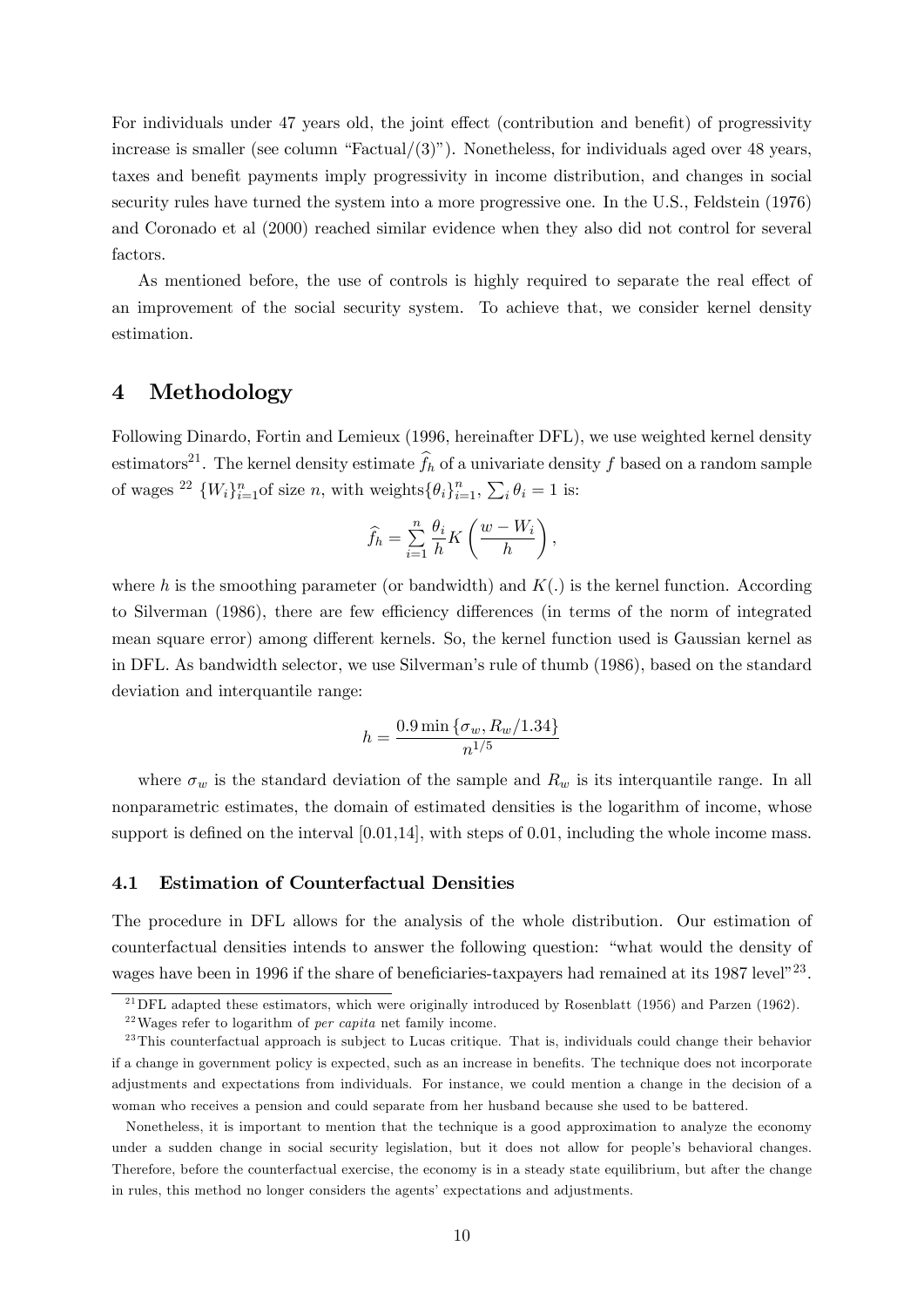Consider each observation as a vector  $(w, z, t)$ , where w is the logarithm of the sum of net earnings of all family members in per capita terms (continuous variable),  $z$  are the individual attributes (dummy for beneficiaries and taxpayers, dummies for schooling years, age, race and marital status, dummy for whether the individual is head of family, interaction dummy for head of family and sex, total hours of work, place of residence [urban or rural] and dummies for the states where the individual lives) and a date  $t$ , which takes only two values in the comparisons and includes years 1987, 1996 and 2006. The subvector  $z$  is divided into three parts:  $z = (b, c, x)$ , where b is a dummy variable for beneficiaries, c is a dummy variable for taxpayers and x are all other factors. This division (into  $b,c$  and x) is due to the focus of our paper on the social security structure, denoted by variables b and c, which have been altered over the last years. Consider the joint distribution of wages, individual attributes and dates,  $F(w, b, c, x, t)$ . This distribution of wages and attributes at one point in time is the conditional distribution  $F(w, b, c, x|t)$ . The density of wages at one point in time,  $f_t(w)$ , can be written as the integral of the density of wages conditional on a set of individual attributes and on a date  $t_{w|b,c,x}$ ,  $f(w|b,c,x,t_{w|b,c,x})$ , over the distribution of individual attributes  $F(z|t_z)$  at date  $t_z$ :

$$
f_t(w) = \int_{x \in \Omega_x} \int_{b \in \Omega_b} \int_{c \in \Omega_c} dF(w, b, c, x | t_{w, b, c, x} = t)
$$
  
= 
$$
\int_{x \in \Omega_x} \int_{b \in \Omega_b} \int_{c \in \Omega_c} f(w | b, c, x, t_{w | b, c, x} = t) dF(b | c, x, t_{b | c, x} = t) dF(c | x, t_{c | x} = t) dF(x | t_x = t)
$$
  
= 
$$
f(w; t_{w | b, c, x} = t, t_{b | c, x} = t, t_{c | x} = t, t_x = t),
$$

where  $\Omega_x, \Omega_b, \Omega_c$  is the domain of definition of the individual attributes. The notation  $t_{w,b,c,x} = t$ represents the values of wages, share of beneficiaries, share of taxpayers and all other individual attributes at date t. For example,  $f(w; t_{w|b,c,x} = 96, t_{b|c,x} = 96, t_{c|x} = 96, t_x = 96)$  represents the actual density of wages in 1996. In the case of  $f(w; t_{w|b,c,x} = 96, t_{b|c,x} = 87, t_{c|x} = 96, t_x = 96)$ , it represents the counterfactual density of wages in 1996 if only the benefits (variable  $b$ ) had remained at their 1987 level, while all other attributes had been according to the wage schedule observed in 1996. Under the assumption that the 1996 structure of wages<sup>24</sup>,  $f(w|b, c, x, t_{w|b,c,x} = 96)$ , does not depend on the 1987 distribution of attributes,  $dF(b|c, x, t_{b|c,x} = 87)$ , we may write the counterfactual density  $f(w; t_{w|b,c,x} = 96, t_{b|c,x} = 87, t_{c|x} = 96, t_x = 96)$ , in which **only** the share of beneficiaries is constant at the 1987 level, but the other attributes are at the 1996 level, is<sup>25</sup>:

$$
f(w; t_{w|b,c,x} = 96, t_{b|c,x} = 87, t_{c|x} = 96, t_x = 96) = \left[ \begin{array}{c} \int \int \int f(w|b,c,x, t_{w|b,c,x} = 96) dF(b|c,x, t_{b|c,x} = 87) \\ dF(c|x, t_{c|x} = 96) dF(x|t_x = 96) \end{array} \right]
$$

$$
= \left[ \int \int \int f(w|b, c, x, t_{w|b, c, x} = 96) \Psi_{b|c, x}(b, c, x) dF(b|c, x, t_{b|c, x} = 96) dF(c|x, t_{c|x} = 96) dF(x|t_x = 96) \right],
$$
\n(1)

 $^{24}$ In the explanation of the methodology, we always used year 1996, with the attributes set at the level of 1987, for simplicity. But, we made inferences by also comparing a diferent pair of years (1996/2006).

 $2<sup>5</sup>$  We omitted domains for simplicity.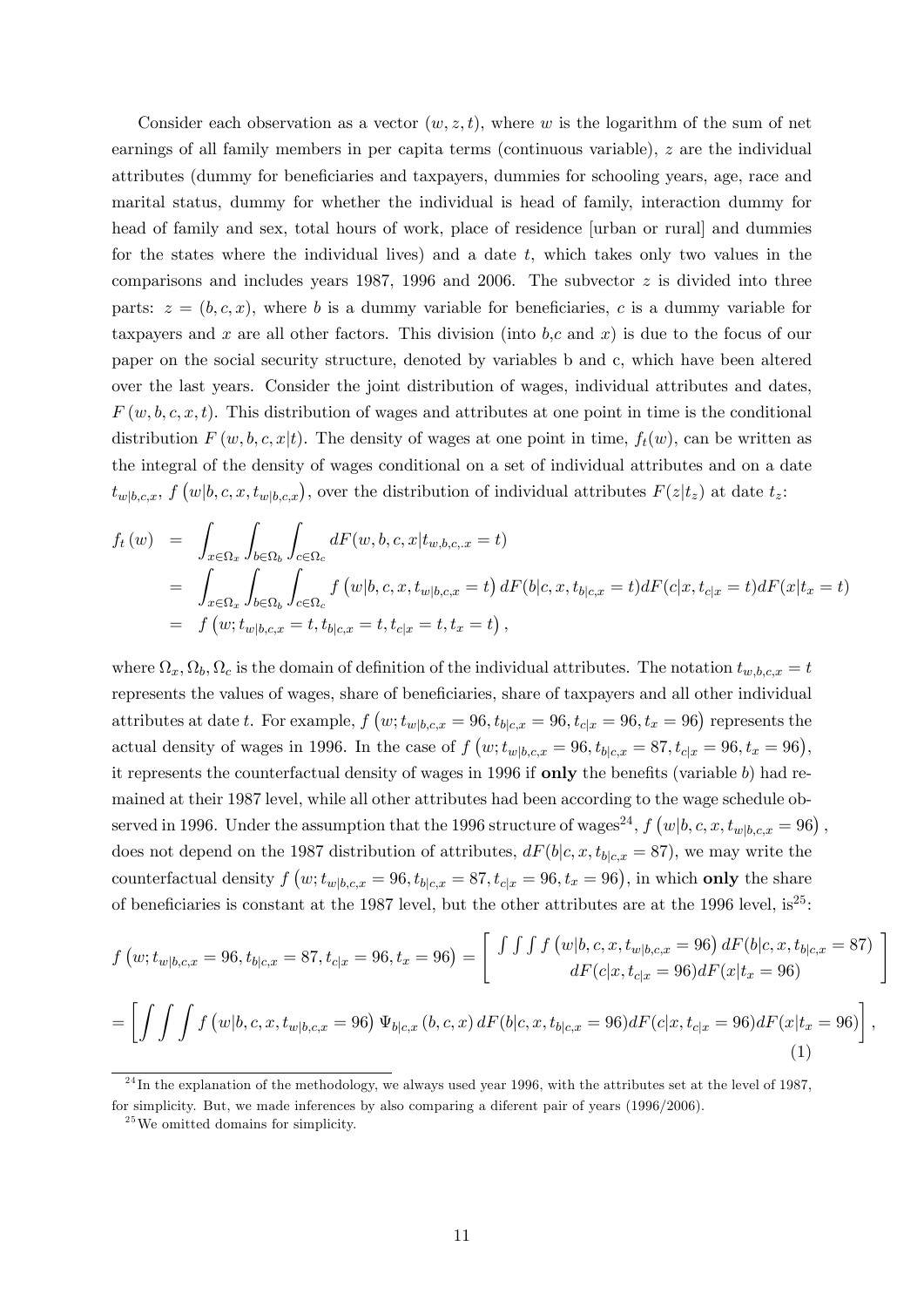where,  $\Psi_{b|c,x} (b, c, x)$  is the reweighting function defined as:

$$
\Psi_{b|c,x}(b,c,x) \equiv dF(b|c,x,t_{b|c,x} = 87)/dF(b|c,x,t_{b|c,x} = 96)
$$
\n
$$
= b\frac{\Pr(b=1|c,x,t_{b|c,x} = 87)}{\Pr(b=1|c,x,t_{b|c,x} = 96)} + (1-b)\frac{\Pr(b=0|c,x,t_{b|c,x} = 87)}{\Pr(b=0|c,x,t_{b|c,x} = 96)},
$$
\n(2)

where the last part in equation (2) is obtained when b is a dummy such as  $dF(b|c, x, t_{b|c,x}) =$  $bPr(b=1|c,x,t_{b|c,x}) + (1-b)Pr(b=0|c,x,t_{b|c,x}).$  Note that this counterfactual density is identical to the factual density (1996) except for the function  $\Psi_{b|c,x}$   $(b,c,x)^{26}$ . So, the estimation of counterfactual densities is simply the estimation of the reweighting function. Thus, the counterfactual density kernel estimator is:

$$
\hat{f}(w; t_{w|b,c,x} = 96, t_{b|c,x} = 87, t_{c|x} = 96, t_x = 96) = \sum_{i \in S_{96}} \frac{\theta_i}{h} \hat{\Psi}_{b|c,x}(b,c,x) K\left(\frac{w - W_i}{h}\right). \tag{3}
$$

The difference between the actual 1996 density and this hypothetical density represents the effect of changes on the distribution of beneficiaries, *ceteris paribus* all other factors. A way to estimate the reweighting function of equation (2) is by estimating a probit model for each year separately<sup>27</sup>, that is, to estimate:

$$
Pr(b = 1|c, x, t_{b|c,x} = t) = 1 - \Phi(-\alpha'_t G(c,x)),
$$
\n(4)

where  $\Phi(.)$  is a normal distribution function and  $G(.)$  is a function of other attributes.

The counterfactual distribution in case b and c would have remained at the 1987 level (if social security system had remained unchanged by the Constitution of 1988), as shown:

$$
f(w; t_{w|b,c,x} = 96, t_{b|c,x} = 87, t_{c|x} = 87, t_x = 96) = \begin{bmatrix} \int \int \int f(w|b,c,x, t_{w|b,c,x} = 96) dF(b|c,x, t_{b|c,x} = 87) \\ dF(c|x, t_{c|x} = 87) dF(x|t_x = 96) \end{bmatrix}
$$

$$
= \begin{bmatrix} \int \int \int f(w|b,c,x, t_{w|b,c,x} = 96) \Psi_{b|c,x} (b,c,x) dF(b|c,x, t_{b|c,x} = 96) \\ \Psi_{c|x} (c,x) dF(c|x, t_{c|x} = 96) dF(x|t_x = 96) \end{bmatrix},
$$

where  $\Psi_{c|x}(c, x) = dF(c|x, t_{c|x} = 87)/dF(c|x, t_{c|x} = 96)$ . The same way as in (4), it is possible to estimate  $\Psi_{c|x}(c, x)$  through a probit model with a dummy variable c and the same set of regressors:

$$
Pr(c = 1|c, x, t_{c|x} = t) = 1 - \Phi(-\beta'_t H(x)),
$$
\n(5)

 $26$ Note that the 1996 factual density could have been written as:

$$
f_t(w) = f(w, t_{w|b,c,x} = 96, t_{c|x} = 96, t_x = 96)
$$
  
= 
$$
\int \int \int f(w|b, c, x, t_{w|b,c,x} = 96) dF(b|c, x, t_{b|c,x} = 96) dF(b|c, x, t_{c|x} = 96) dF(x|t_x = 96)
$$

The only difference in relation to equation (1) is the insertion of reweighting function  $\Psi_{b|c,x}$   $(b, c, x)$ .

 $27$  More specifically, we estimate this probit model for 1987 and 1996 separately. After that, we insert the adjusted probability  $\widehat{Pr}(b = 1|x, t_{b|x} = t)$ , and we expand it for the whole sample. Then, when we use the 1996 data, we will have  $\Pr(b = 1|x_{96}, t_{b|x} = 96)$  and  $\Pr(b = 1|x_{96}, t_{b|x} = 87)$ , i.e., the probability of being a beneficiary conditional on the 1996 attributes and 1996 benefits and conditional on the 1996 attributes and 1987 benefits, respectively.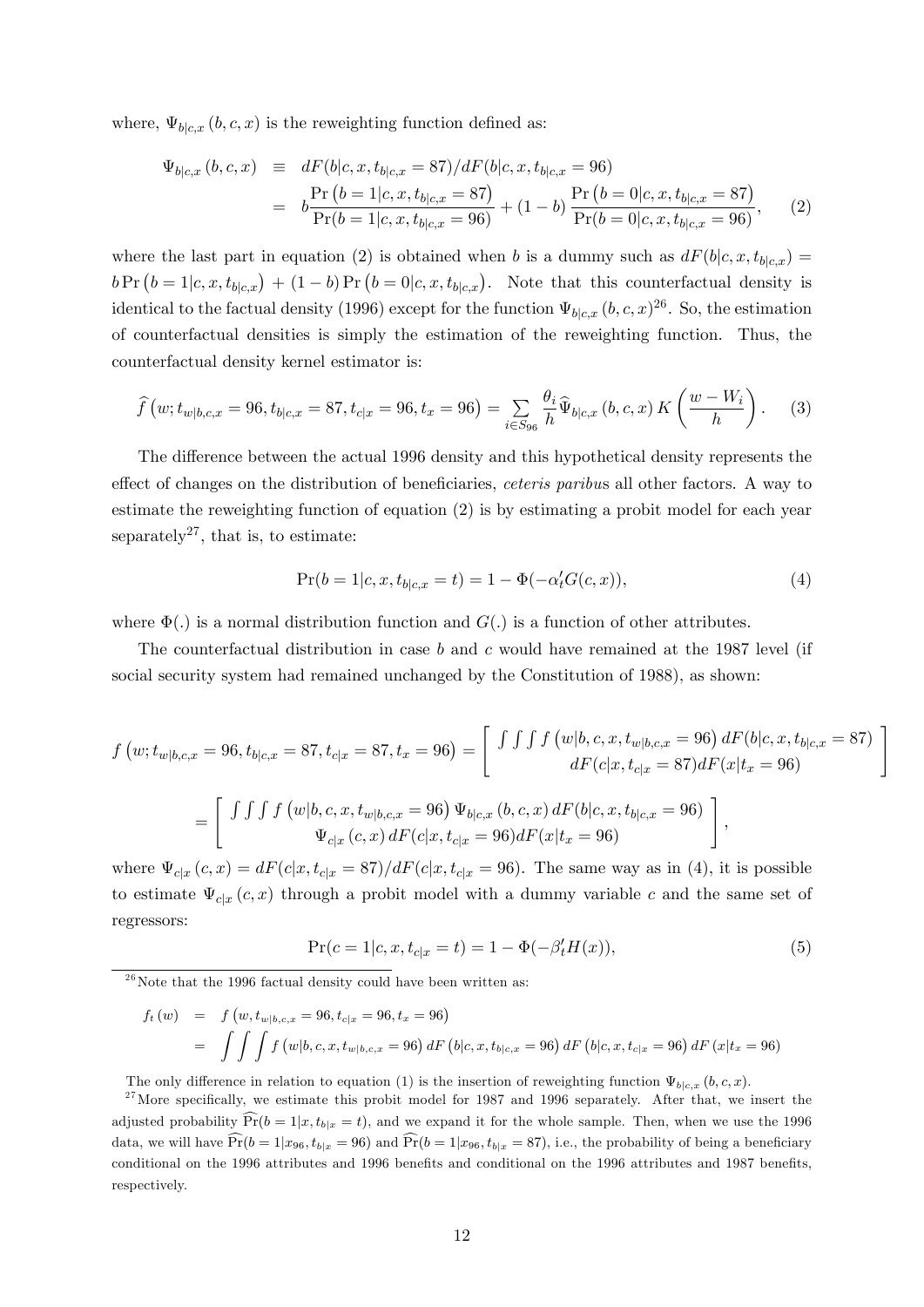Finally, by altering  $b, c$  and  $x$ , the counterfactual density is:

$$
f(w; t_{w|b,c,x} = 96, t_{b|c,x} = 87, t_{c|x} = 87, t_x = 87) = \begin{bmatrix} \int \int \int f(w|b,c,x, t_{w|b,c,x} = 96) dF(b|c,x, t_{b|c,x} = 87) \\ dF(c|x, t_{c|x} = 87) dF(x|t_x = 87) \end{bmatrix}
$$

$$
= \begin{bmatrix} \int \int \int f(w|b,c,x, t_{w|b,c,x} = 96) \Psi_{b|c,x} (b,c,x) dF(b|c,x, t_{b|c,x} = 96) \\ \Psi_{c|x} (c,x) dF(c|x, t_{c|x} = 96) \Psi_x (x) dF(x|t_x = 96) \end{bmatrix},
$$

where  $\Psi_x(x) = dF(x|t_x = 87)/dF(x|t_x = 96)$ . Applying the Bayes' rule, this ratio can be written as:

$$
\Psi_x(x) = \frac{\Pr(t_b = 87|x)}{\Pr(t_b = 96|x)} \frac{\Pr(t_b = 96)}{\Pr(t_b = 87)}.
$$

So, to infer the first ratio, we simply estimate a probit of the year against variable  $x$  and for the second ratio we calculate the proportion of observations in each year. We can now estimate the counterfactual densities by operating:

$$
\hat{f}(w; t_{w|b,c,x} = 96, t_{b|c,x} = 87, t_{c|x} = 96, t_x = 96) = \sum_{i \in S_{96}} \frac{\theta_i}{h} \hat{\Psi}_{b|c,x} (b, c, x) K\left(\frac{w - W_i}{h}\right),
$$
\n
$$
\hat{f}(w; t_{w|b,c,x} = 96, t_{b|c,x} = 87, t_{c|x} = 87, t_x = 96) = \sum_{i \in S_{96}} \frac{\theta_i}{h} \hat{\Psi}_{b|c,x} (b, c, x) \hat{\Psi}_{c|x} (c, x) K\left(\frac{w - W_i}{h}\right),
$$
\n
$$
\hat{f}(w; t_{w|b,c,x} = 96, t_{b|c,x} = 87, t_{c|x} = 87, t_x = 87) = \sum_{i \in S_{96}} \frac{\theta_i}{h} \hat{\Psi}_{b|c,x} (b, c, x) \hat{\Psi}_{c|x} (c, x) \hat{\Psi}_x (x) K\left(\frac{w - W_i}{h}\right),
$$

that is, we multiply the new weights by the weight extracted from PNAD, according to each density. Thus, the change in variables for the 1987 level will be in the following order: benefits, contributions and other factors. This decomposition is called **normal decomposition**<sup>28</sup>, whose results will be shown in the following section.

Before that, it is important to highlight that the estimation of densities was made for the logarithm of income. To do so, we need to obtain the distributions of income level. It is a simple procedure. Consider the wage variable as  $v = exp(w)$ , such that the distribution function is  $F_v(\bar{v})$ . We have the following transformation:

$$
F_v(\bar{v}) = \Pr(v \le \bar{v}) = \Pr(\exp(w) \le \bar{v}) = \Pr(w \le \ln(\bar{v})) = F_w(\ln(\bar{v}))
$$

By differentiating it, we have the density function:

$$
f_v(\bar{v}) = \frac{f_w(\ln(\bar{v}))}{\bar{v}} = \frac{f_w(\bar{w})}{\exp(\bar{w})}.
$$

that is, simply take the estimated density for the logarithm of income and divide it by the exponential of the domain. From this density, it is possible to infer many inequality metrics.

### 5 Results

First, probit models (4) and (5) were well adjusted as shown in Tables 4 and 5. The estimated probits for variables  $b$  and  $c$ , as dependent variables, had a high percentage of correct classification (around 90 and 80%, respectively), as well as high Pearson's statistics and predictive power measure for the estimated models in a general sample (individuals aged over 18 years).

 $^{28}$ In the next section, we consider reversing the order of change in the variables.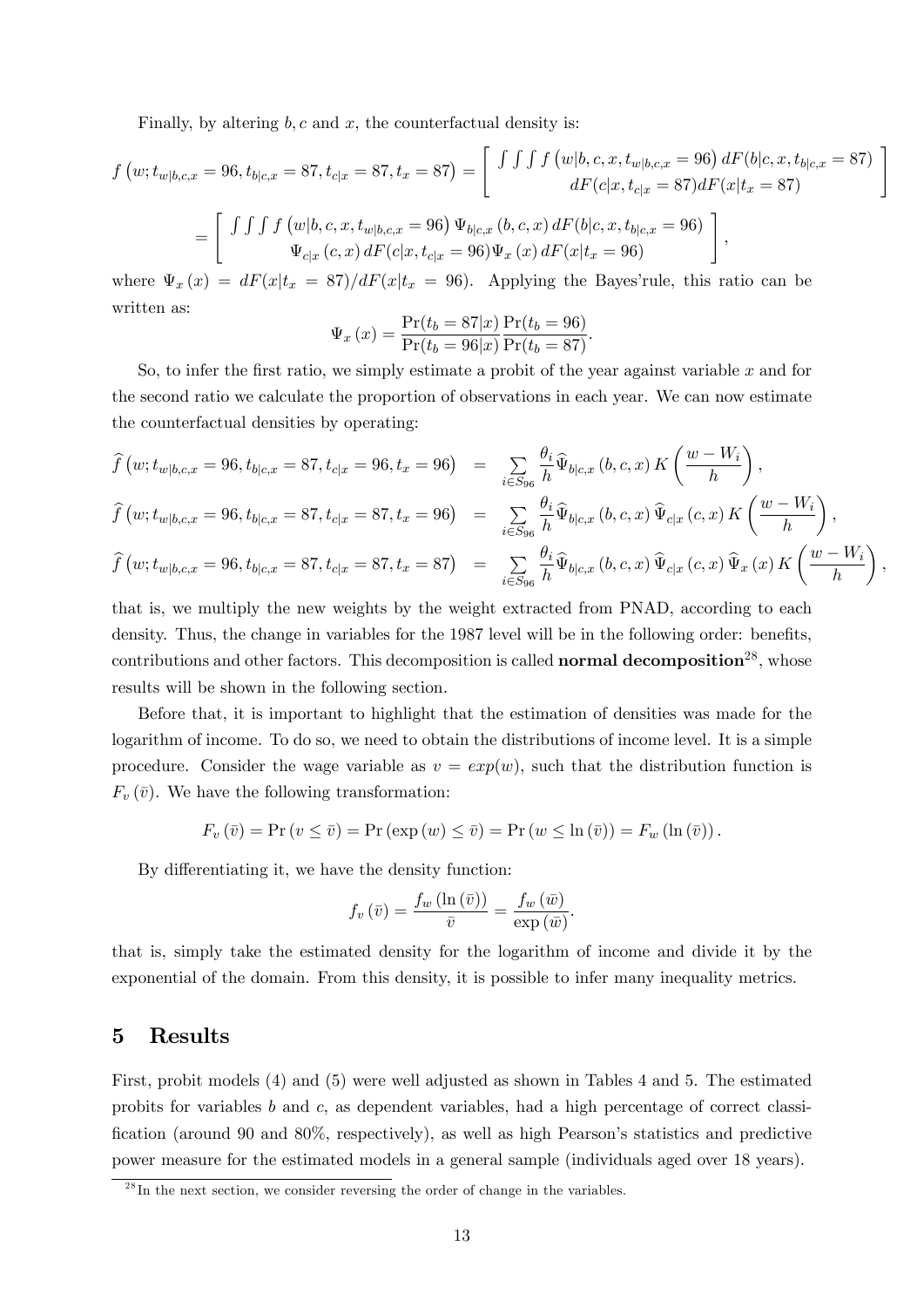From the estimation of densities for counterfactual considerations, Table 5 shows the measures of differentials between percentiles and inequality indicators. By comparing 1996/2006 factual with 1986/1996 counterfactual densities of benefits (96b87, 06b96), we notice there was a decrease in the differentials, that is, the increase in the share of beneficiaries raised the wage gap between the wealthy and the poor. On the other hand, the effect of contributions is a reduction in the gap. The Gini coefficient and Theil index corroborate in a more accurate way the distributive pattern of the social security system. The joint effect of taxes and benefit payments implies worsening of inequality as we compare 96bc87 to 1996, where the Gini coefficient (Theil index) increases from 0.5396 (0.5600) to 0.5581 (0.6037).

Table 8 summarizes the percentage change of the Gini coefficient and Theil index of factual and counterfactual densities. In the sample of individuals over 18 years old, the effect of benefits raises the Gini coefficient (Theil index) coefficient by  $3.30\%$  (7.23%) when comparing 1996 to 96b87 (the percentage is the ratio of factual and counterfactual densities) and raises it by  $1.5\%$  $(1.49\%)$  when comparing 2006 to 06b96. Since we have maintained the share of beneficiaries constant in the base year, we consider the effect of also fixing the share of taxpayers in the base year (by comparing, as an example, 96b87 to 96bc87 densities). Thus, the effect of contributions is almost none from 1987 to 1996 (0.14% [Gini] and 0.54% [Theil]) and progressive from 1996 to 2006 (-1.81% [Gini] and -3.86% [Theil]). By maintaining all social security rules constant in the base year (b and c at the 1987 level), the effect of other factors<sup>29</sup> is almost none from 1986 to 1996 (0.18% [Gini] and 0.71% [Theil]) and regressive for the next period (1.42% [Gini] and 4.14% [Theil]).

The estimations of counterfactual densities corroborate the distributive pattern of income distribution of the Brazilian social security system in the last decades. Both components of the social security structure (taxes and benefit payments) provide a raise in inequality<sup>30</sup> between 1987 and 1996. It means the system has become more regressive. In the last decade (1996-2006), both effects are in the opposite direction and hence the joint effect is almost none for inequality. That is, the system has not featured any trend towards increasing progressivity/regressivity; it has remained almost unchanged.

#### 5.1 Sequential Decomposition in Reverse Order

So far, we have evaluated the effect of taxes and benefit payments followed by the effect of other attributes. However, the results can be altered if we have a reverse order of the effects. To perform the sequential decomposition in reverse order, that is, altering  $x$ ,  $c$  and  $b$ , respectively, we apply the procedure described in the previous section, but in reverse order, following DFL (we have to estimate  $\Psi_{x|c,b}(x, c, b)$ ,  $\Psi_{c|b}(c, b)$  and  $\Psi_b(b)$ ). Thus:

$$
\Psi_b (b) = \frac{dF(b|t_b = 87)}{dF(b|t_b = 96)} \stackrel{\text{Bayes'}}{=} \frac{\text{Rule } \frac{\Pr(t_b = 87|b)}{\Pr(t_b = 96|b)} \frac{\Pr(t_b = 96)}{\Pr(t_b = 87)}
$$

<sup>&</sup>lt;sup>29</sup>The percentage was omitted, but can be easily verified by dividing 96bc87 by 96bcx87 and 06bc96 by 06bcx96.

 $30$ The effect can be approximately measured as the sum of percentages of Table 8. For example, under normal decomposition, the effect of benefits  $(3.30\%)$  and taxes  $(0.14\%)$  from 1987 to 1996 would be 3.44%. We consider this percentage sum as we discuss the total effect of Social Security legislation for benefits and taxes.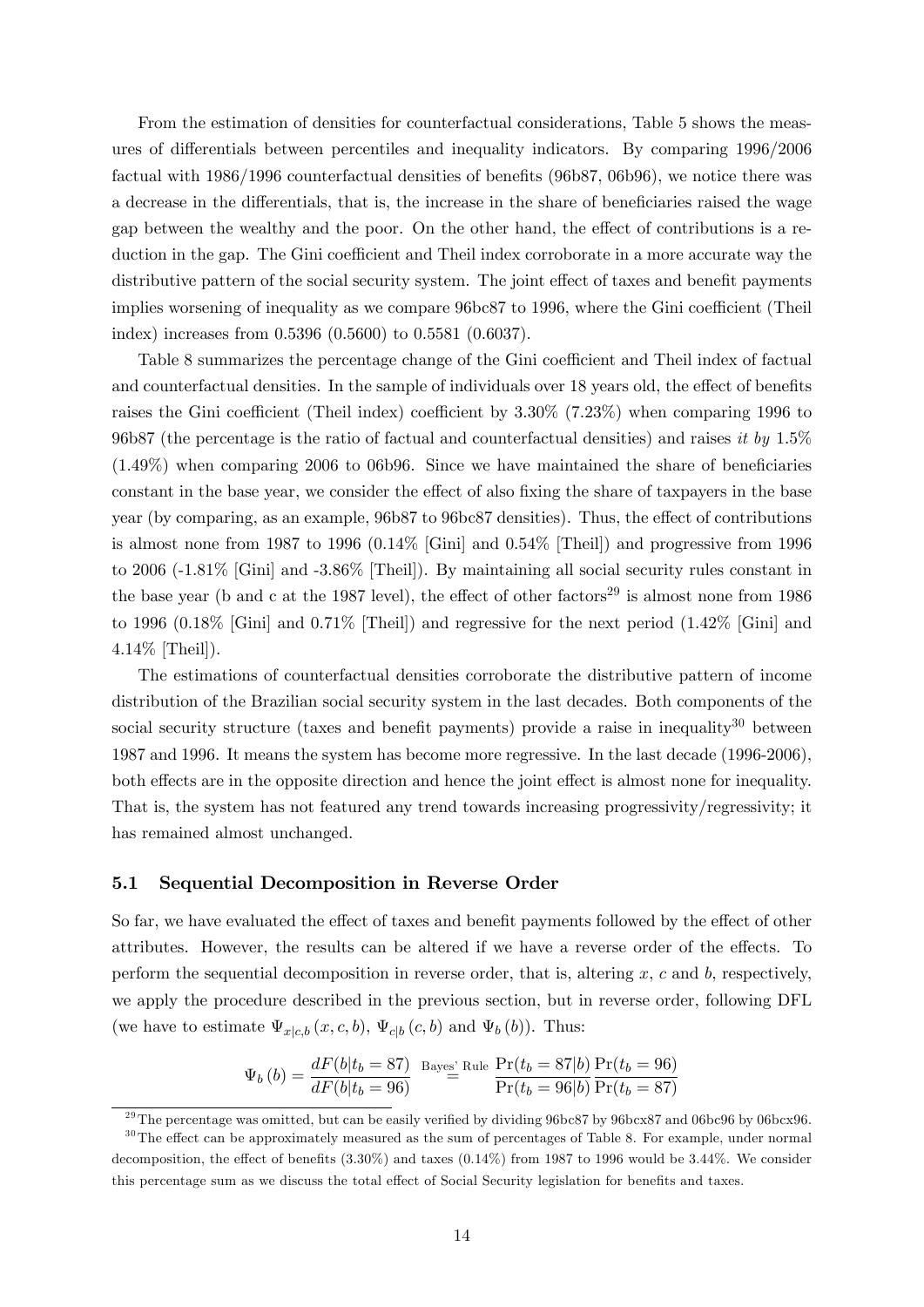can be estimated as  $\Psi_x(x)$ , replacing x with  $b$ . The term  $\Psi_{c|b}(b, c)$  defined as:

$$
\Psi_{c|b}(c,b) \equiv dF(c|b, t_{c|b} = 87)/dF(c|b, t_{c|b} = 96)
$$
\n
$$
= c \frac{\Pr(c=1|b, t_{c|b} = 87)}{\Pr(c=1|b, t_{c|b} = 96)} + (1-c) \frac{\Pr(c=0|b, t_{c|b} = 87)}{\Pr(c=0|b, t_{c|b} = 96)},
$$

is estimated analogously as in  $(4)$ , ) with a probit model, dependent variable c and independent variable b. To estimate  $\Psi_{x|c,b}(x, c, b)$ , we know that:  $F(b, c, x) = F(b|c, x)F(c|x)F(x) =$  $F(x|c, b)F(c|b)F(b)$ . By applying the Bayes' rule, we have:

$$
\widehat{\Psi}_{x|c,b}\left(x,c,b\right) = \frac{\widehat{\Psi}_{b|c,x}\left(b,c,x\right)\widehat{\Psi}_{c|x}\left(c,x\right)\widehat{\Psi}_{x}\left(x\right)}{\widehat{\Psi}_{c|b}\left(c,b\right)\widehat{\Psi}_{b}\left(b\right)},
$$

where the numerator and  $\hat{\Psi}_b(b)$  have already been calculated during the normal decomposition and the term  $\Psi_{c|b}(c, b)$  is obtained as above.

Reverse decomposition results Table 6 shows the results for the sequential decomposition in reverse order and Table 8 displays the percentage change in the right column. If we consider the effect of maintaining other factors<sup>31</sup> constant at the base year level, we find a higher increase in the Gini coefficient (Theil index) of  $4.58\%$  (10.77%) from 1987 to 1996 and a slightly lower raise in the next decade (1.06% [Gini] and 1.46% [Theil]). Still considering the whole sample (individuals aged over 18 years), taxes and benefit payments have little effect on the two decades as all attributes are constant at the base year level.

And by keeping other attributes, share of beneficiaries and taxpayers constant at the base year level, the total effect is the deterioration in income inequality. The Gini coefficient (Theil index) increased 3.63% (8.57%) from 1986 to 1996 (when comparing 1996 to 96xcb87) and 1.08% (1.61%) in the next 10 years (when comparing 2006 to 06xcb96). So, changes in individual attributes such as education, marital status, race, age group, working hours and geographical variables, have shown an increasing regressivity in the distribution of family income per capita.

From normal decomposition to sequential decomposition in reverse order, the social security system seems to be less regressive, especially when comparing the 1987-1996 period. This results from the conditioning of other factors (variables x), which explain most of the evolution of inequality over the years and reduce the potential effect of social security on the distribution.

Some variability in b and c is due to the variability of x. As an example, the demographic changes (variable age in  $x$ ) imply a higher increase in the number of beneficiaries. If we keep demographic changes at the 1987 level, we raise the proportion of young people and reduce some reasonable effect of benefits, since young people have a lower probability to receive benefits as the probability of being a taxpayer has changed too little in the period (Table 1).

 $31$ The effect is obtained, for example, by the ratio of the Gini coefficient (Theil index) from 1996 and 96x87 densities, respectively. The percentage was omitted, but can be easily verified by the ratios of 1996/96x87 from Table 6.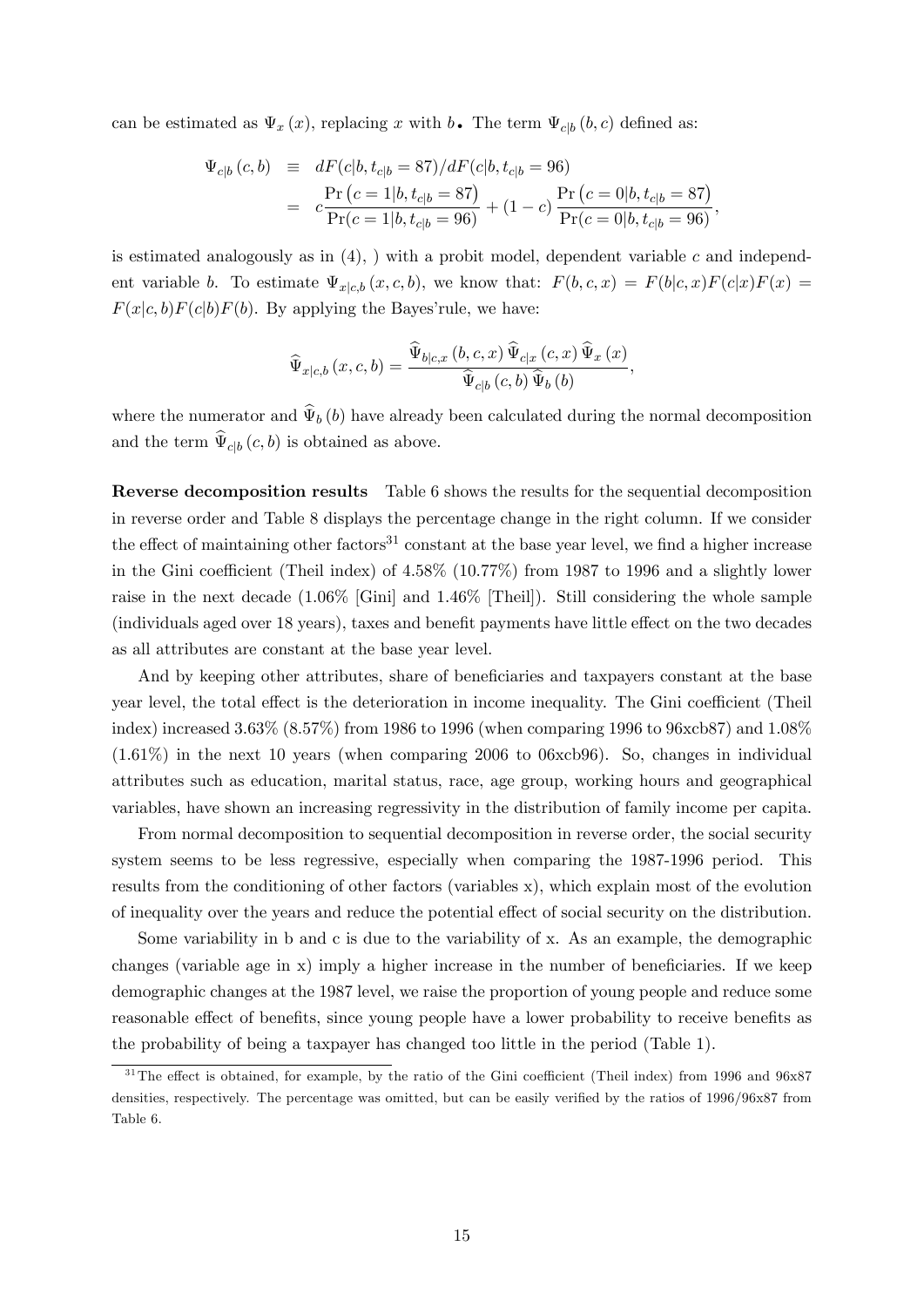#### 5.2 Analysis of age structure

To consider the intergenerational distributive pattern of the social security system, we reestimate factual and counterfactual densities by age groups. Table 7 summarizes the results of the Gini/Theil coefficients and Table 8, the percentage change for both decompositions.

The joint effect of taxes and benefit payments from 1987 to 1996 (sum of the percentages of 1996/96b87 and 96b/96bc87 ratios) indicates an increase in regressivity for all ages (except for the age of 58-67 years), especially for the oldest (over 68 years old). Nonetheless, in regard to years 1996-2006, there has been a transition in the trend (for the sum of percentages of 2006/06b96 and 06b96/06bc96 ratios) for the youngest group (18-37) and the oldest group (68+). The 38-57-year-old cohort continues featuring bad inequality, while the 58-67-year-old cohort shows a reverse trend in relation to the last decade. The same occurs for the effect of contributions, except for the 58-67-year-old cohort. Thus, individuals over 68 years old in 2006 were in a better position than the ones in 1996, who were worse than individuals in 1986, due to the changes in social security rules. The same reasoning applies to young people.

We also applied the analysis for sequential decomposition in reverse order for age structure  $(right columns in Table 8)$ . The distributive effects of changes in social security rules, given the change in other factors, tend to be relatively small for the 48-57-year-old cohort. For the 58- 67-year-old cohort, the total effect (benefits and tax payments) increased progressivity for the 1987-1996 period and goes from increasing regressivity to stable for the 1996-2006 period. For individuals aged over 68 years, the total effect (benefits and contributions) increased progressivity for the 1987-1996 period and goes from increasing regressivity to stable for the 1996-2006 period. The Gini coefficient (Theil index) decreased up to  $2.10\%$  ( $3.41\%$ ) for this cohort in the 1987-1996 analysis, but the effect was less than  $0.5\%$  for the last decade.

In general, even when the effect of benefits and contributions was conditioned on variable x, there was an improvement in inequality for the oldest cohorts from 1987 to 1996, but this trend disappeared from 1996 to 2006.

#### 5.3 Comments

Ferreira (2006) and also other authors have already pointed out some of the reasons for the increasing regressivity in the Brazilian social security system under normal decomposition, such as early age retirement, higher life expectancy, and higher wages for high-income beneficiaries. Gokhale & Kotlikoff (2002a and 2002b), Gohale et al. (2001) and Tafner & Giambiagi (2007) highlight the contribution ceiling.

Table 9 displays the ceiling for contributions: it used to be 20 times the regional minimum wage until 1984. After that, it became 20 times the federal minimum wage. In 1989, the ceiling decreased to 10 times the minimum wage and nowadays it is around 8 times the minimum wage (see footnote in the table). So, high-income individuals pay proportionally less. Since 1989, a higher number of high-income individuals has been paying less. This might have contributed to the increasing regressivity in the system by the end of the 1980s and half of the 1990s.

In terms of decomposition in reverse order, the social security system shows stable dis-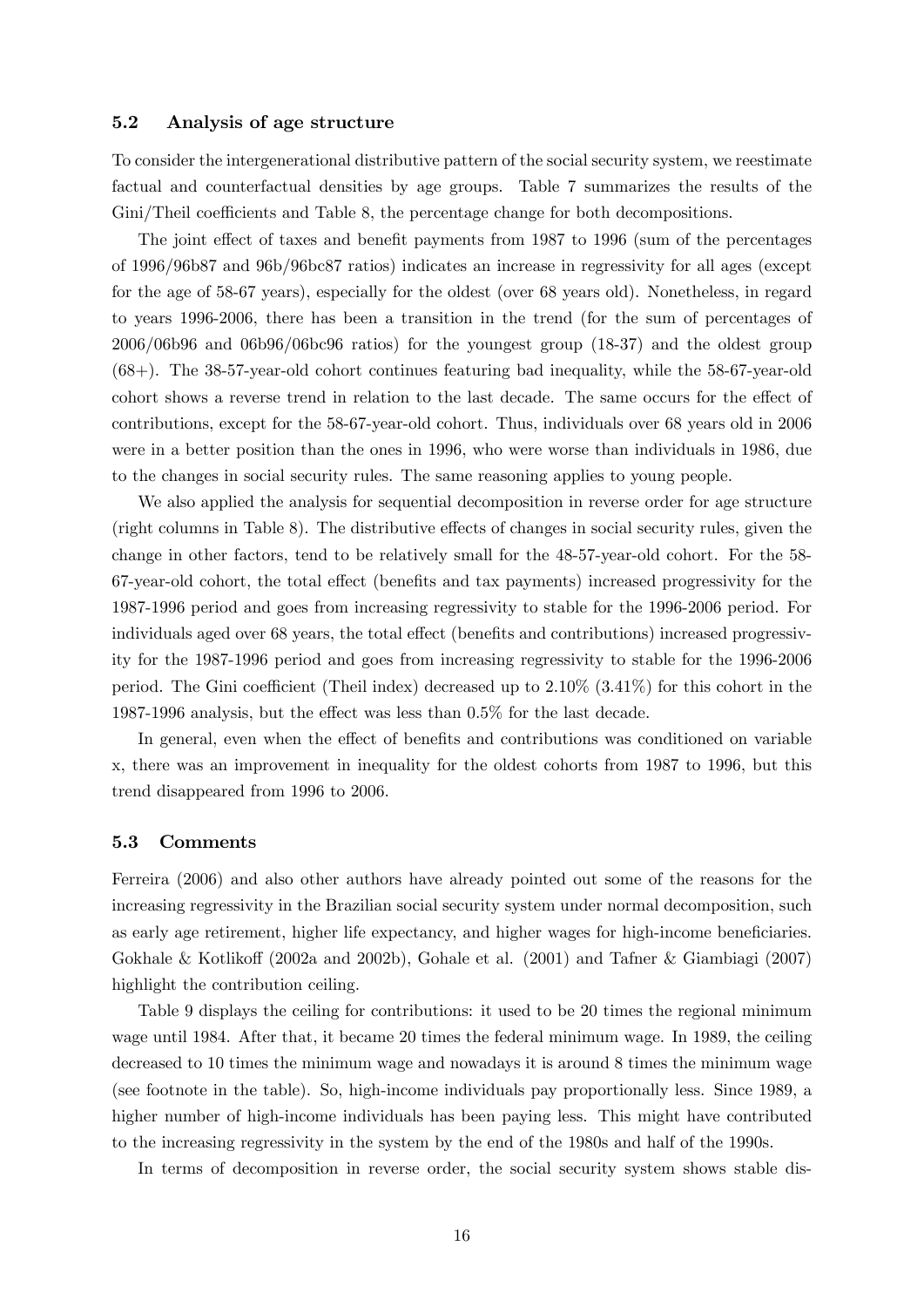tributive effects. According to Liebman  $(2002)$  and Tafner & Giambiagi  $(2007)$ , social security implies redistribution that is not related only to income (that is, income redistribution from the wealthy to the poor), as emphasized by normal decomposition analysis. Under the decomposition in reverse order, social security also implies redistribution among people with different individual attributes. Therefore, the joint effect of these attributes (variable  $x$ ) implies stability of the distributive effects over the years. For example, income transfer from individuals with less schooling years to those with more education, from non-whites to whites, from single to married couples, and from rural to urban residences has not increased.

On the one hand, normal decomposition can be interpreted as follows: in terms of inequality, individuals who earn according to the 1996 (2006) wage level with individual attributes (education, working hours, age, etc) compatible with year 1996 (2006) and who live according to the 1996 (2006) social security rules are worse (equal) when compared to the same individuals living according to the 1987 (1996) social security rules. On the other hand, under the decomposition in reverse order, individuals who earn according to the 1996 (2006) wage level with individual attributes compatible with year 1987 (1996) and who live according to the 1987 (1996) wage level are stable when compared to the same individuals living according to the 1996 (2006) social security rules

Therefore, our preferred estimates are those of the sequential decomposition in reverse order. From normal decomposition to sequential decomposition in reverse order, the social security system seems to be less regressive, especially when comparing the 1987-1996 period. This results from the conditioning of other factors (variables x), which explain the evolution of inequality over the years and reduce the potential effect of social security on the distribution.

Our conclusion is that the Brazilian social security system implies income distribution that is not related only to income, but also to individual attributes. Further research is needed to verify the most influential causes for the increase in the regressivity of the Brazilian social security system.

# 6 Concluding Remarks

In this paper, we conclude that the Brazilian social security system has a distributive pattern throughout the period of analysis. Only when taxes and benefit payments were kept constant at the 1987 level did the system become less progressive. In other words, between 1987 and 1996, the changes in retirement rules (captured by the share of beneficiaries and taxpayers) contributed to increasing the regressivity of the system. However, when the variables (x) related to individuals and to geographical attributes were kept constant at the base year level, the effect of taxes and benefit payments became stable for the whole sample. In the last decade, from 1996 to 2006, both decompositions showed a trend towards stability.

However, the intergeneration analysis (for age groups) shows that, in general, even after conditioning on the variable x, there was a trend towards reducing inequality for the oldest cohorts (58+) from 1987 to 1996. But this trend disappeared from 1996 to 2006. For the other groups, the retirement system seems to be stable for both pairs of two-year periods analyzed.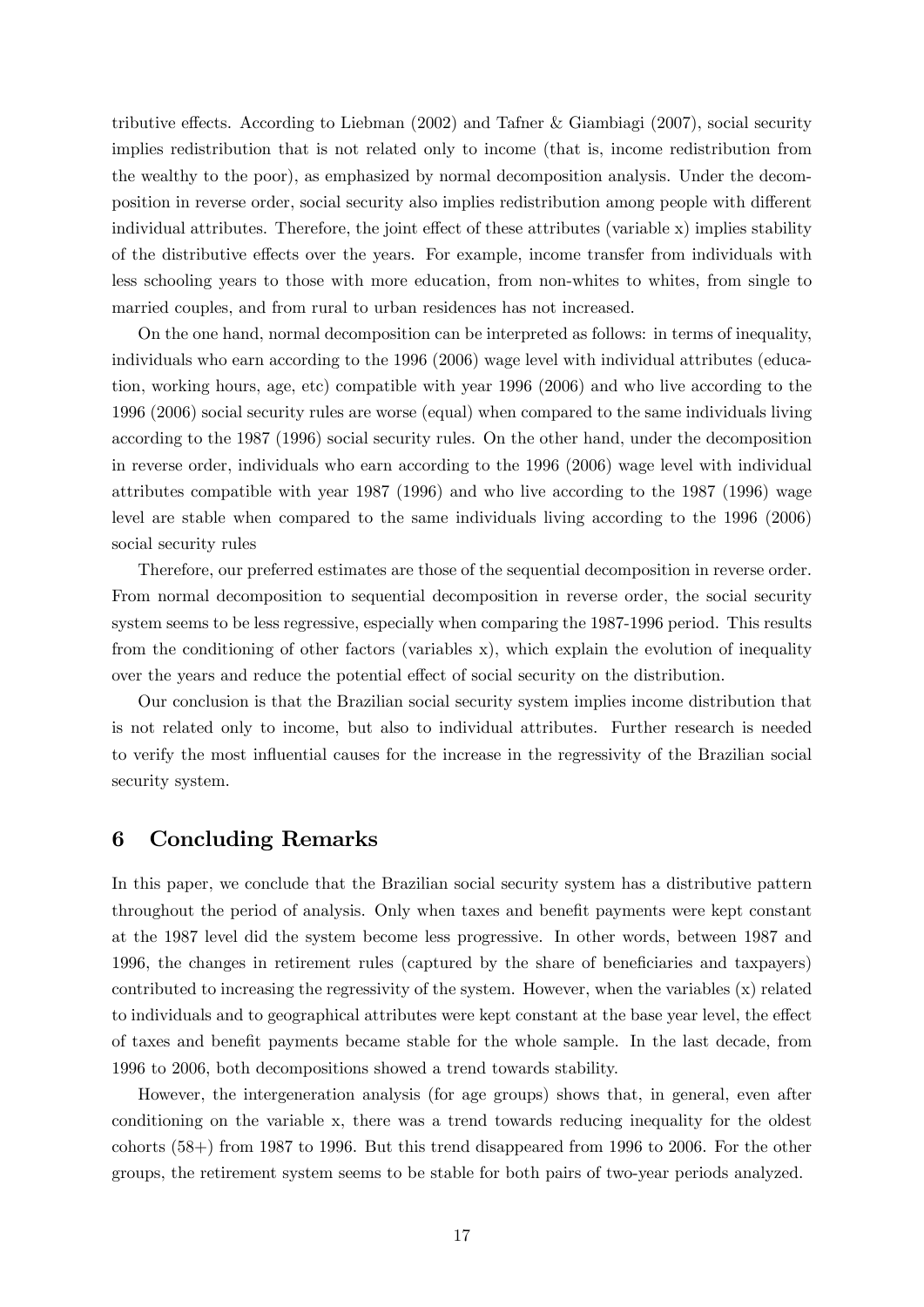For this reason, in opposition to some of the previous literature, the results reveal that retirement systems are not a good policy instrument for income redistribution. Therefore, in spite of the fact that PAYG systems, such as the Brazilian one, contribute to reducing poverty levels, there seems to be a growing need for reforms in countries that adopt this system. In Brazil, the Social Security Reform was partly accomplished in 2003, by reducing and postponing the insolvency trap. Besides, social security systems tend to be inefficient. De Carvalho Filho  $(2008)$  showed one of these inefficiency dimensions when studying the establishment of new retirement benefits (or increasing those which already exist) and the reduction of the minimum age for retirement, in 1991, for Brazilian rural workers. This study concluded that the 1991 Law had a negative impact on the decision to participate in the labor market, because it increased the probability of not working, and it reduced the total number of working hours.

In conclusion, the ample evidence presented in this paper suggests that the Brazilian social security system is not suitable for producing a higher level of equity. In other words, PAYG systems are not adequate policy tools for income redistribution, as some of the literature suggests. In view of the results we conclude that the Brazilian PAYG system has a high cost for the Brazilian economy.

# References

- [1] Afonso, L. E., R. Fernandes (2005). Uma Estimativa dos Aspectos Distributivos da Previdência Social no Brasil. Revista Brasileira de Economia, 59(3): 295-334.
- [2] Barros, R. P. de, M. Carvalho (2005). Salário mínimo e distribuição de renda. Rio de Janeiro: IPEA. (Seminários Dimac, n. 196).
- [3] Barros, R. P. de, M. Carvalho, S. Franco, R. Mendonça (2007). A importância da queda recente da desigualdade na redução da pobreza. Texto para discussão, n. 1256, Rio de Janeiro: IPEA.
- [4] Becker, G. S., K. M. Murphy (1988). The Family and the State. Journal of Law and Economics, 31(1): 1-18.
- [5] Blanchard, O. J., S. Fischer (1989). Lectures on Macroeconomics. Cambridge: MIT Press.
- [6] Coronado, J. L., D. Fullerton, T. Glass (2000). The Progressivity of Social Security. NBER Working Paper, 7520.
- [7] De Carvalho Filho, Irineu Evangelista (2008). Old-age benefits and retirement decisions of rural elderly in Brazil. Journal of Development Economics, Forthcoming.
- [8] Diamond, P. A. (1977). A framework for social security analysis. Journal of Public Economics, 8(3): 275-298.
- [9] Dinardo, J. N. M. Fortin T. Lemieux (1996). Labor Market Institutions and the Distribution of Wages, 1973-1992: A Semi-parametric Approach. Econometrica, 64(5):1001-1044.
- [10] Feldstein, M. (1976). Social Security and the Distribution of Wealth. Journal of the American Statistical Association, 21(356): 800-807.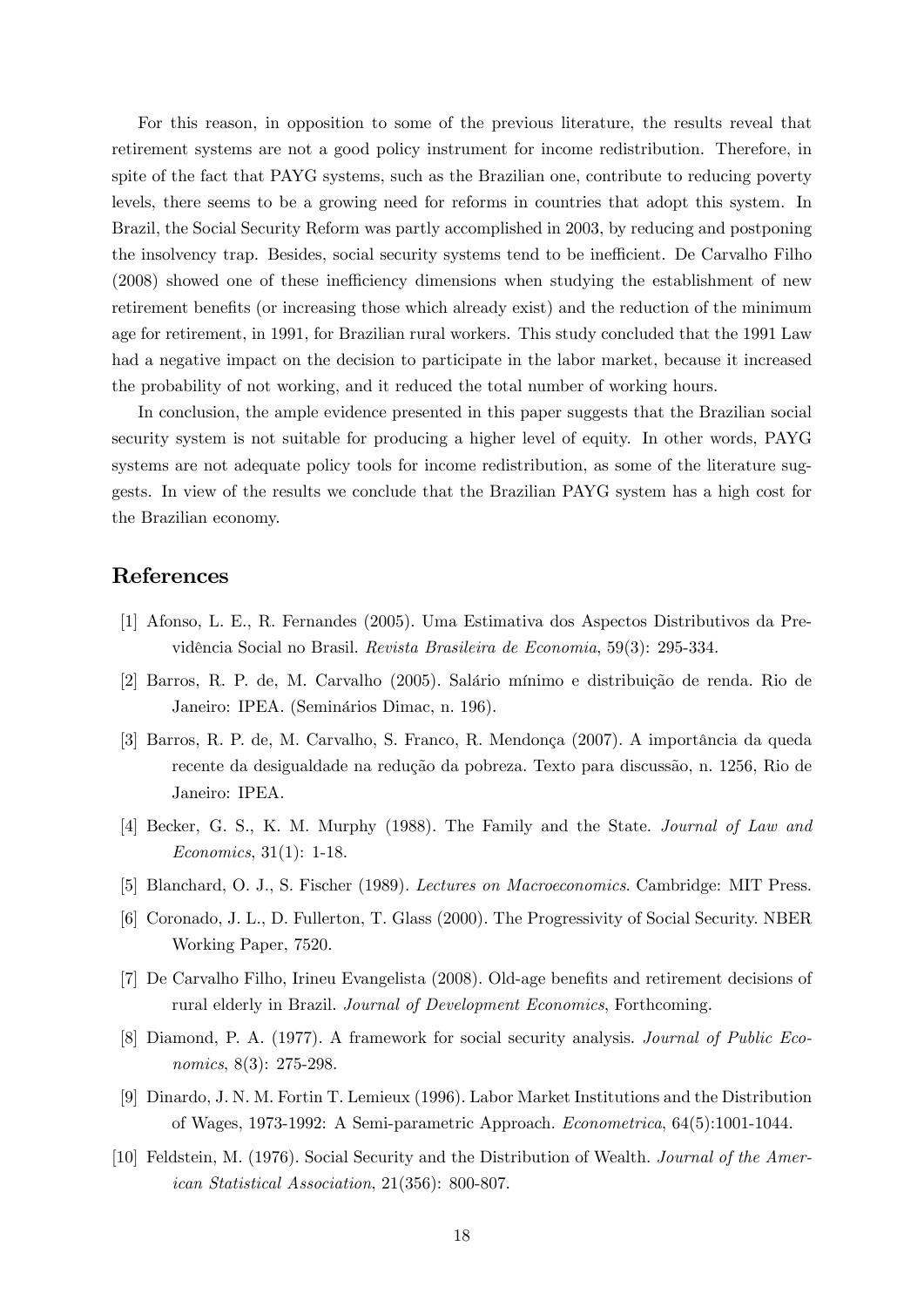- [11] Ferreira, C. R. (2006). Aposentadorias e Distribuição da Renda no Brasil: uma nota sobre o perÌodo 1981 a 2001. Revista Brasileira de Economia, 60(3): 247-260.
- [12] Ferreira, S. G. (2007). Sistemas Previdenciários no Mundo: Sem "Almoco Grátis". In: Tafner, P. and F. Giambiagi (ed.), *Previdência no Brasil: debates, dilemas e escolhas.* Rio de Janeiro: IPEA, cap.2: .65-93.
- [13] Giambiagi, F., K. Beltrão, J. Mendonça, V. Ardeo (2004). Diagnóstico da previdência social no Brasil: o que foi feito e o que falta reformar? Pesquisa e Planejamento Econômico, 34(3).
- [14] Gokhale, J., L. J. Kotlikoff (2002a). Simulating the Transmission of Wealth Inequality. The American Economic Review - Papers and Proceedings, 92(2): 265-269.
- [15] <u>Social Security and Other Factors on the Distribution</u> of Wealth. In: Feldstein, M. and J. B. Liebman (ed.), The Distributional Aspects of Social Security and Social Security Reform. Chicago: University of Chicago Press, chap.3: 85-114.
- [16] Gokhale, J., L. J. Kotlikoff, J. Sefton, M. Weale (2001). Simulating the transmission of wealth inequality via bequests. Journal of Public Economics, 79: 93-128.
- [17] Hoffmann, R. (2003). Inequality in Brazil: The Contribution of Pensions. Revista Brasileira de Economia, 57(4): 755-773.
- [18] <sup>(18]</sup> (2005). As transferências não são a causa principal da redução na desigualdade.  $Econômica, 7(1): 77-95.$
- [19] Liebman, J. B. (2002). Redistribution in the Current U.S. Social Security System. In: Feldstein, M. e J. B. Liebman (ed.), The Distributional Aspects of Social Security and Social Security Reform. Chicago: University of Chicago Press, chap.1: 11-48.
- [20] Oaxaca, R. (1973). Male-Female Wage Differentials in Urban Labor Markets. *International* Economic Review, 14: 693-709.
- [21] Parzen, E. (1962). On Estimation of a Probability Density Function and Mode. The Annals of Mathematical Statistics, (33): 1065-1076.
- [22] Rosenblatt, M. (1956). Remarks on Some Non-parametric Estimates of a Density Function. The Annals of Mathematical Statistics, (27): 832-837.
- [23] Rothschild, M., J. Stiglitz (1976). Equilibrium in Competitive Insurance Market. Quarterly Journal of Economics, 90: 630-649.
- [24] Saboia, J. L. M. (1984). Evolução histórica do salário mínimo no Brasil: Fixação, valor real e diferenciação regional. PNPE. Série Fac-Símile 15.
- [25] Silverman, B. (1986). Density Estimation for Statistics and Data Analysis. London: Chapman & Hall.
- [26] Tafner, P. (2007). Seguridade e Previdência: Conceitos Fundamentais. In: Tafner, P. and F. Giambiagi (ed.), *Previdência no Brasil: debates, dilemas e escolhas*. Rio de Janeiro: Ipea, cap.1: 29-63.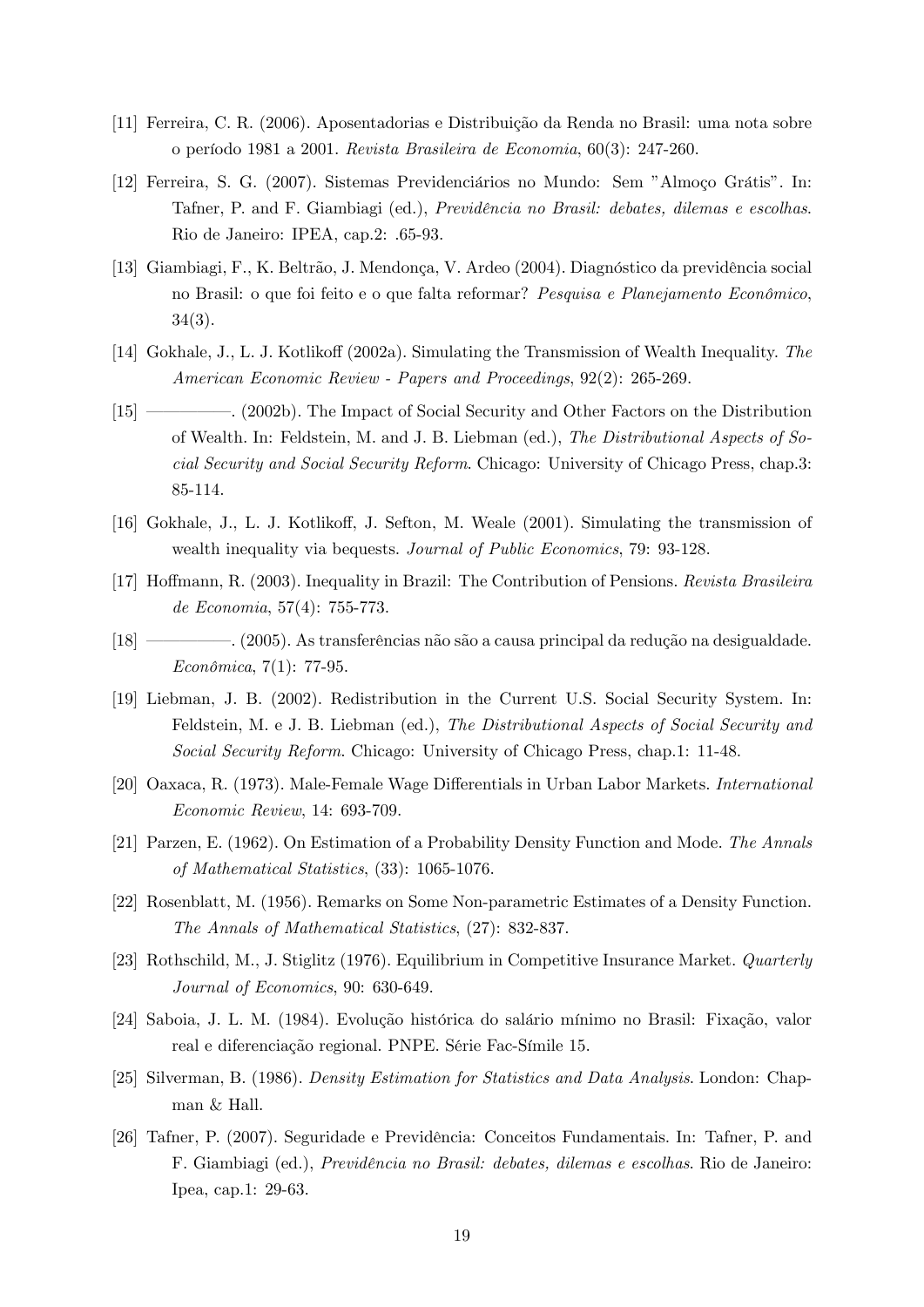- [27] Tafner, P., F. Giambiagi (2007). Introdução. In: Tafner, P. and F. Giambiagi (ed.), Previdência no Brasil: debates, dilemas e escolhas. Rio de Janeiro: Ipea, Introdução: 11-25.
- [28] UNDP (United Nations Development Programme) (2006). Human Development Report Beyond scarcity: Power, poverty and the global water crisis, New York.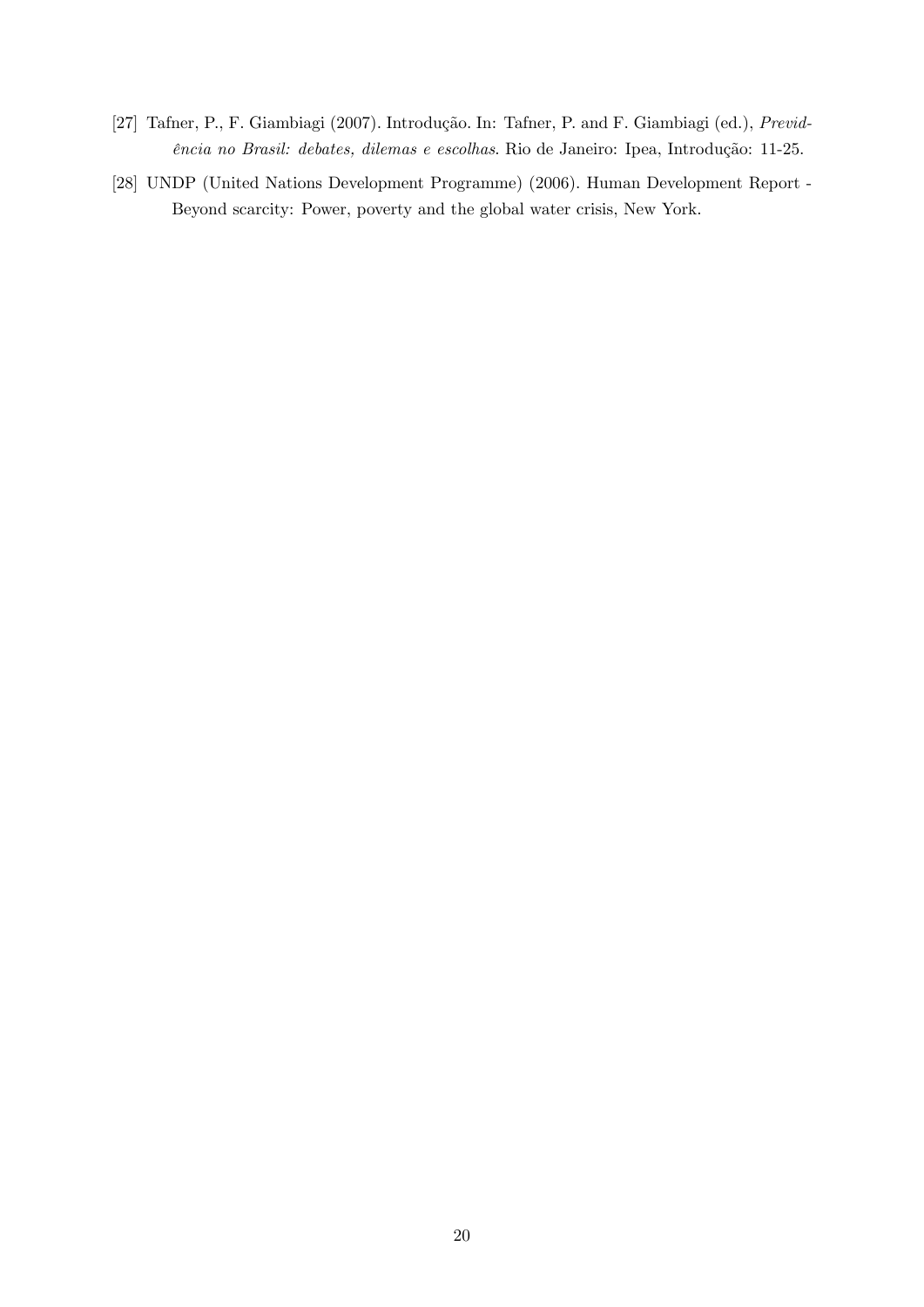# 7 Appendix A

#### Table 1. Characteristics of Beneficiaries and Taxpayers in the Brazilian Social Security System

| Social Security Benefits <sup>(1)</sup> |        |        |        | Social Security Taxes <sup>(2)</sup> |        |        |        |  |  |  |
|-----------------------------------------|--------|--------|--------|--------------------------------------|--------|--------|--------|--|--|--|
| <b>Statistics</b>                       |        |        |        | <b>Statistics</b>                    |        |        |        |  |  |  |
|                                         | 1987   | 1996   | 2006   |                                      | 1987   | 1996   | 2006   |  |  |  |
| Number of beneficiaries (in millions)   |        |        |        | Number of contributors (in millions) |        |        |        |  |  |  |
| Retirement                              | 7.59   | 11.18  | 14.66  | Worker                               | 21.77  | 21.44  | 31.67  |  |  |  |
| Pension                                 | 2.47   | 4.95   | 8.28   | Civil Servant                        | 2.20   | 4.21   | 5.50   |  |  |  |
| Nonretirement allowance                 | 0.04   | 0.01   | 0.01   | Houseworker                          | 0.67   | 1.18   | 1.86   |  |  |  |
|                                         |        |        |        | Autonomous worker                    | 2.86   | 2.78   | 2.74   |  |  |  |
| Total                                   | 10.10  | 16.13  | 22.95  | Total                                | 27.50  | 29.61  | 41.78  |  |  |  |
| Share of each type of benefit           |        |        |        | Share of each type of taxpayer       |        |        |        |  |  |  |
| Retirement                              | 75.17% | 69.31% | 63.86% | Worker                               | 79.16% | 72.41% | 75.81% |  |  |  |
| Pension                                 | 24.48% | 30.66% | 36.10% | Civil Servant                        | 8.01%  | 14.21% | 13.17% |  |  |  |
| Nonretirement allowance                 | 0.35%  | 0.03%  | 0.04%  | Houseworker                          | 2.43%  | 3.97%  | 4.46%  |  |  |  |
|                                         |        |        |        | Autonomous worker                    | 10.40% | 9.40%  | 6.56%  |  |  |  |
| Share of beneficiaries within each      |        |        |        | Share of taxpayers within each       |        |        |        |  |  |  |
| age group                               |        |        |        | age group                            |        |        |        |  |  |  |
| 18-27 years old                         | 0.58%  | 1.47%  | 2.40%  | 18-27 years old                      | 36.39% | 32.08% | 34.50% |  |  |  |
| 28-37 years old                         | 2.04%  | 3.22%  | 4.03%  | 28-37 years old                      | 45.31% | 42.21% | 44.83% |  |  |  |
| 38-47 years old                         | 23.39% | 17.84% | 35.61% | 38-47 years old                      | 41.56% | 42.42% | 44.06% |  |  |  |
| 48-57 years old                         | 19.52% | 24.00% | 20.56% | 48-57 years old                      | 30.29% | 30.02% | 35.05% |  |  |  |
| 58-67 years old                         | 44.24% | 60.44% | 60.73% | 58-67 years old                      | 16.28% | 14.15% | 14.69% |  |  |  |
| $68+$ years old                         | 83.45% | 88.43% | 87.67% | $68+$ years old                      | 2.98%  | 2.56%  | 2.20%  |  |  |  |
|                                         |        |        |        |                                      |        |        |        |  |  |  |

#### Source: PNAD/IBGE

Note: <sup>(1)</sup> Social Security Benefits are divided into 3 categories: retirement, pension and abonement. The latter consists of government concession (25% of Social Security benefit) to keep the worker in the labor market, even though he (she) has all the requirements to retire.

<sup>(2)</sup> Taxes are divided according to the worker's occupation in the productive activity: worker, civil servant, houseworker and autonomous worker.

Table 2. Factual and counterfactual inequality index and counteractual-factual ratios in the analyzed sample

|                        |                      |                            | Factual                    |                            | Counterfactual             |                            |                            |                            |                            | Ratios                  |                          |                         |                               |                         |                                |
|------------------------|----------------------|----------------------------|----------------------------|----------------------------|----------------------------|----------------------------|----------------------------|----------------------------|----------------------------|-------------------------|--------------------------|-------------------------|-------------------------------|-------------------------|--------------------------------|
| Age                    | Year                 |                            |                            | (1)                        |                            |                            | (2)                        | (3)                        |                            |                         | (1)/Factual              |                         | (2)/Factual                   |                         | (3)/Factual                    |
|                        |                      | Gini                       | Theil                      | Gini                       | Theil                      | Gini                       | Theil                      | Gini                       | Theil                      | Gini                    | Theil                    | Gini                    | Theil                         | Gini                    | Theil                          |
| over 18<br>years old   | 1987<br>1996<br>2006 | 0.6005<br>0.5908<br>0.5453 | 0.7520<br>0.7073<br>0.6042 | 0.6220<br>0.6343<br>0.6026 | 0.8148<br>0.8264<br>0.7505 | 0.6027<br>0.5901<br>0.5475 | 0.7513<br>0.7005<br>0.6043 | 0.6244<br>0.6334<br>0.6058 | 0.8140<br>0.8176<br>0.7512 | 3.6%<br>7.4%<br>10.5%   | 8.4%<br>16.8%<br>24.2%   | 0.4%<br>$-0.1%$<br>0.4% | $-0.1%$<br>$-1.0%$<br>0.0%    | 4.0%<br>7.2%<br>11.1%   | 8.2%<br>15.6%<br>24.3%         |
| $18 - 27$<br>years old | 1987<br>1996<br>2006 | 0.5680<br>0.5682<br>0.5296 | 0.6617<br>0.6436<br>0.5579 | 0.5756<br>0.5850<br>0.5499 | 0.6858<br>0.6900<br>0.6117 | 0.5708<br>0.5680<br>0.5327 | 0.6638<br>0.6380<br>0.5594 | 0.5786<br>0.5850<br>0.5537 | 0.6879<br>0.6838<br>0.6139 | 1.3%<br>3.0%<br>3.8%    | 3.6%<br>7.2%<br>9.6%     | 0.5%<br>0.0%<br>0.6%    | 0.3%<br>$-0.9%$<br>0.3%       | 1.9%<br>3.0%<br>4.6%    | 4.0%<br>6.2%<br>10.0%          |
| $28 - 37$<br>years old | 1987<br>1996<br>2006 | 0.6072<br>0.5941<br>0.5553 | 0.7534<br>0.7012<br>0.6178 | 0.6139<br>0.6097<br>0.5761 | 0.7740<br>0.7440<br>0.6705 | 0.6095<br>0.5932<br>0.5592 | 0.7532<br>0.6940<br>0.6219 | 0.6162<br>0.6085<br>0.5802 | 0.7734<br>0.7354<br>0.6744 | 1.1%<br>2.6%<br>3.7%    | 2.7%<br>6.1%<br>8.5%     | 0.4%<br>$-0.2%$<br>0.7% | 0.0%<br>$-1.0%$<br>0.7%       | 1.5%<br>2.4%<br>4.5%    | 2.7%<br>4.9%<br>9.2%           |
| $38 - 47$<br>years old | 1987<br>1996<br>2006 | 0.6018<br>0.5983<br>0.5460 | 0.7383<br>0.7237<br>0.5972 | 0.6148<br>0.6209<br>0.5762 | 0.7759<br>0.7884<br>0.6725 | 0.6045<br>0.5971<br>0.5495 | 0.7396<br>0.7154<br>0.5996 | 0.6175<br>0.6193<br>0.5795 | 0.7766<br>0.7779<br>0.6736 | 2.2%<br>3.8%<br>5.5%    | 5.1%<br>9.0%<br>12.6%    | 0.5%<br>$-0.2%$<br>0.6% | 0.2%<br>$-1.1%$<br>0.4%       | 2.6%<br>3.5%<br>6.1%    | 5.2%<br>7.5%<br>12.8%          |
| $48 - 57$<br>years old | 1987<br>1996<br>2006 | 0.6087<br>0.6011<br>0.5511 | 0.7910<br>0.7313<br>0.6277 | 0.6342<br>0.6446<br>0.6092 | 0.8815<br>0.8684<br>0.7888 | 0.6102<br>0.6004<br>0.5532 | 0.7877<br>0.7253<br>0.6266 | 0.6361<br>0.6437<br>0.6116 | 0.8770<br>0.8593<br>0.7852 | 4.2%<br>7.2%<br>10.5%   | 11.5%<br>18.7%<br>25.7%  | 0.2%<br>$-0.1%$<br>0.4% | $-0.4%$<br>$-0.8%$<br>$-0.2%$ | 4.5%<br>7.1%<br>11.0%   | 10.9%<br>17.5%<br>25.1%        |
| $58 - 67$<br>years old | 1987<br>1996<br>2006 | 0.6271<br>0.5871<br>0.5361 | 0.8282<br>0.7035<br>0.5909 | 0.6889<br>0.7103<br>0.6936 | 1.0422<br>1.0766<br>1.0354 | 0.6287<br>0.5875<br>0.5380 | 0.8285<br>0.7009<br>0.5920 | 0.6906<br>0.7098<br>0.6953 | 1.0402<br>1.0680<br>1.0319 | 9.9%<br>21.0%<br>29.4%  | 25.8%<br>53.0%<br>75.2%  | 0.3%<br>0.1%<br>0.3%    | 0.0%<br>$-0.4%$<br>0.2%       | 10.1%<br>20.9%<br>29.7% | 25.6%<br>51.8%<br>74.6%        |
| $68 +$ years<br>old    | 1987<br>1996<br>2006 | 0.6495<br>0.5911<br>0.4921 | 0.9777<br>0.7527<br>0.5108 | 0.7752<br>0.7965<br>0.7531 | 1.4684<br>1.4664<br>1.2517 | 0.6511<br>0.5917<br>0.4937 | 0.9743<br>0.7508<br>0.5111 | 0.7755<br>0.7957<br>0.7544 | 1.4547<br>1.4550<br>1.2477 | 19.3%<br>34.7%<br>53.0% | 50.2%<br>94.8%<br>145.0% | 0.2%<br>0.1%<br>0.3%    | $-0.3%$<br>$-0.3%$<br>0.1%    | 19.4%<br>34.6%          | 48.8%<br>93.3%<br>53.3% 144.3% |

Note: (1) = worker's net earnings of all family members, in per capita terms - Social Security benefits

 $(2)$  = worker's net earnings of all family members, in per capita terms + Social Security taxes

(3) = worker's net earnings of all family members, in per capita terms - Social Security benefits + Social Security taxes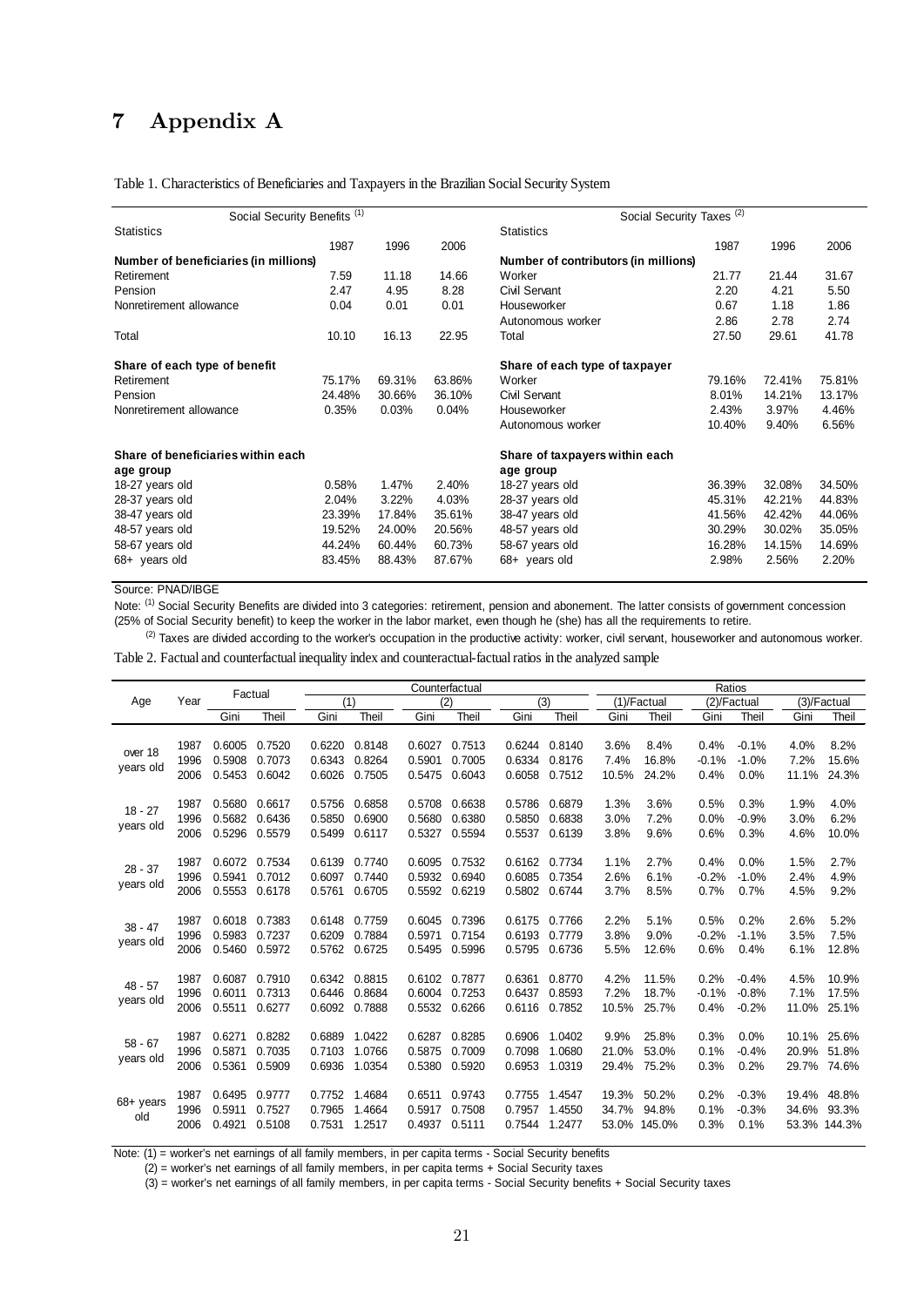Table 3. Contingency Matrix and Adjustment Measures for Estimated Probits in Equation **(4)**

|                                     |              | Year 1987 |                           | <b>Year 1996</b> |       |                           |        | <b>Year 2006</b> |                           |        |
|-------------------------------------|--------------|-----------|---------------------------|------------------|-------|---------------------------|--------|------------------|---------------------------|--------|
|                                     |              |           | Real Value <sup>(1)</sup> |                  |       | Real Value <sup>(1)</sup> |        |                  | Real Value <sup>(1)</sup> |        |
|                                     |              | b         | nb                        | Total            | b     | nb                        | Total  | b                | nb                        | Total  |
| Classified as $(2)$                 |              |           |                           |                  |       |                           |        |                  |                           |        |
| $\ddot{}$                           |              | 13794     | 3159                      | 16953            | 22167 | 5175                      | 27342  | 29787            | 7483                      | 37270  |
|                                     |              | 7227      | 143975                    | 151202           | 11454 | 157905                    | 169359 | 16883            | 208949                    | 225832 |
| Total                               |              | 21021     | 147134                    | 168155           | 33621 | 163080                    | 196701 | 46670            | 216432                    | 263102 |
| Sensitivity                         | $Pr(+ b)$    |           | 65.62%                    |                  |       | 65.93%                    |        |                  | 63.82%                    |        |
| Specificity                         | $Pr( - nb)$  |           | 97.85%                    |                  |       | 96.83%                    |        |                  | 96.54%                    |        |
| Positive predictive value           | $Pr( b  +)$  |           | 81.37%                    |                  |       | 81.07%                    |        |                  | 79.92%                    |        |
| Negative predictive value           | $Pr(nb  - )$ |           | 95.22%                    |                  |       | 93.24%                    |        |                  | 92.52%                    |        |
| False + rate for true nb            | $Pr(+ nb)$   |           | 2.15%                     |                  |       | 3.17%                     |        |                  | 3.46%                     |        |
| False - rate for true b             | $Pr(\neg b)$ |           | 34.38%                    |                  |       | 34.07%                    |        |                  | 36.18%                    |        |
| False + rate for classified +       | $Pr(nb  +)$  |           | 18.63%                    |                  |       | 18.93%                    |        |                  | 20.08%                    |        |
| False - rate for classified -       | $Pr( b  -)$  |           | 4.78%                     |                  |       | 6.76%                     |        |                  | 7.48%                     |        |
| Correctly classified (3)            |              |           | 93.82%                    |                  |       | 91.55%                    |        |                  | 90.74%                    |        |
| Goodness-of-fit test                |              |           |                           |                  |       |                           |        |                  |                           |        |
| Number of observations              |              |           | 168155                    |                  |       | 196701                    |        |                  | 263102                    |        |
| <b>Pearson Statistics</b>           |              |           | 787170                    |                  |       | 556183                    |        |                  | 429858                    |        |
| Prob > Pearson Statistics           |              |           | 0.0000                    |                  |       | 0.0000                    |        |                  | 0.0000                    |        |
| <b>Predictive Power Measure</b>     |              |           |                           |                  |       |                           |        |                  |                           |        |
| Area under ROC curve <sup>(4)</sup> |              |           | 0.9511                    |                  |       | 0.9383                    |        |                  | 0.9289                    |        |

Dependent variable: share of beneficiaries - Sample: over 18 years old

Note:<sup>(1)</sup> Real Value is the observed value in the sample. The individual is a beneficiary (b) or not (nb), being assigned values 1 and 0, respectively. (2) The model classifies an individual as beneficiary (+) if the projected probability from probit (Pr(b|c,x)) is higher than or similar to a cutoff (equal to 0.5 for values shown in the matrix at the top of the table). <sup>(3)</sup> Correctly classified indicator is calculated by the sum of the main diagonal in the matrix divided by the total. <sup>(4)</sup> ROC curve (*receiver operating characteristic*) is the ratio of the probability of a positive test result if the outcome is positive (true positive or sensitivity) to the probability of a positive test result if the outcome is negative (false positive or 1 - specificity) when the cutoff varies from 0 to 1. The area under ROC curve is a predictive power measure of the estimated model, varying from 0.5 (no predictive power) until 1 (perfect predictive power).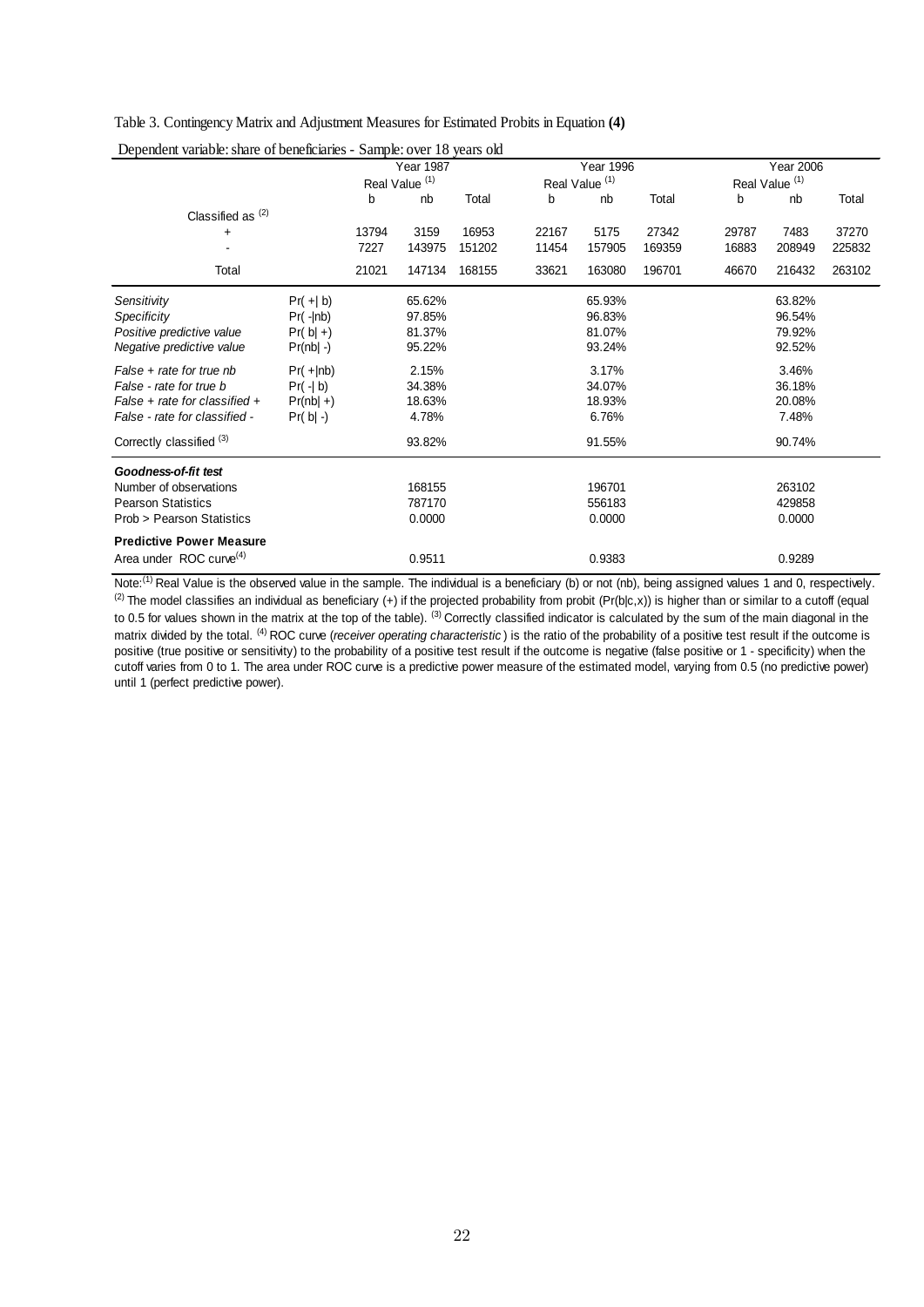| Table 4. Contingency Matrix and Adjustment Measures for Estimated Probits in the Equation (5) |
|-----------------------------------------------------------------------------------------------|
| Dependent variable: share of taxpayers - Sample: over 18 years old                            |

|                                     |              |       | <b>Year 1987</b>          |        |                           | <b>Year 1996</b> |        | <b>Year 2006</b> |                           |        |  |
|-------------------------------------|--------------|-------|---------------------------|--------|---------------------------|------------------|--------|------------------|---------------------------|--------|--|
|                                     |              |       | Real Value <sup>(1)</sup> |        | Real Value <sup>(1)</sup> |                  |        |                  | Real Value <sup>(1)</sup> |        |  |
|                                     |              | C     | nc                        | Total  | C                         | nc               | Total  | c                | nc                        | Total  |  |
| Classified as $(2)$                 |              |       |                           |        |                           |                  |        |                  |                           |        |  |
| $\ddot{}$                           |              | 43791 | 15337                     | 59128  | 41484                     | 18269            | 59753  | 61115            | 25692                     | 86807  |  |
|                                     |              | 15700 | 93327                     | 109027 | 23312                     | 113636           | 136948 | 28044            | 148251                    | 176295 |  |
| Total                               |              | 59491 | 108664                    | 168155 | 64796                     | 131905           | 196701 | 89159            | 173943                    | 263102 |  |
| Sensitivity                         | $Pr(+  c)$   |       | 73.61%                    |        |                           | 64.02%           |        |                  | 68.55%                    |        |  |
| Specificity                         | $Pr( - nc)$  |       | 85.89%                    |        |                           | 86.15%           |        |                  | 85.23%                    |        |  |
| Positive predictive value           | $Pr(c  +)$   |       | 74.06%                    |        |                           | 69.43%           |        |                  | 70.40%                    |        |  |
| Negative predictive value           | $Pr(nc  -)$  |       | 85.60%                    |        |                           | 82.98%           |        |                  | 84.09%                    |        |  |
| False + rate for true nb            | $Pr(+ nc)$   |       | 14.11%                    |        |                           | 13.85%           |        |                  | 14.77%                    |        |  |
| False - rate for true b             | $Pr(\neg c)$ |       | 26.39%                    |        |                           | 35.98%           |        |                  | 31.45%                    |        |  |
| $False + rate$ for classified +     | $Pr(nc  +)$  |       | 25.94%                    |        |                           | 30.57%           |        |                  | 29.60%                    |        |  |
| False - rate for classified -       | $Pr( c  -)$  |       | 14.40%                    |        |                           | 17.02%           |        |                  | 15.91%                    |        |  |
| Correctly classified <sup>(3)</sup> |              |       | 81.54%                    |        |                           | 78.86%           |        |                  | 79.58%                    |        |  |
| Goodness-of-fit test                |              |       |                           |        |                           |                  |        |                  |                           |        |  |
| Number of observations              |              |       | 168155                    |        |                           | 196701           |        |                  | 263102                    |        |  |
| <b>Pearson Statistics</b>           |              |       | 164033                    |        |                           | 164189           |        |                  | 216214                    |        |  |
| Prob > Pearson Statistics           |              |       | 0.0000                    |        |                           | 0.0000           |        |                  | 0.0000                    |        |  |
| <b>Predictive Power Measure</b>     |              |       |                           |        |                           |                  |        |                  |                           |        |  |
| Area under curve ROC <sup>(4)</sup> |              |       | 0.8934                    |        |                           | 0.8719           |        |                  | 0.8782                    |        |  |

cutoff varies from 0 to 1. The area under ROC curve is a predictive power measure of the estimated model, varying from 0.5 (no predictive power) until 1 (perfect predictive power). (2) The model classifies an individual as taxpayer (+) if the projected probability from probit (Pr(b|c,x)) is higher than or similar to a cutoff (equal to 0.5 for values shown in the matrix at the top of the table). <sup>(3)</sup> Correctly classified indicator is calculated by the sum of the main diagonal in the matrix divided by the total. <sup>(4)</sup> ROC curve (*receiver operating characteristic*) is the ratio of the probability of a positive test result if the outcome is positive (true positive or sensitivity) to the probability of a positive test result if the outcome is negative (false positive or 1 - specificity) when the Note: (1) Real Value is the observed value in the sample. The individual is a taxpayer (c) or not (nc), being assigned values 1 and 0, respectively.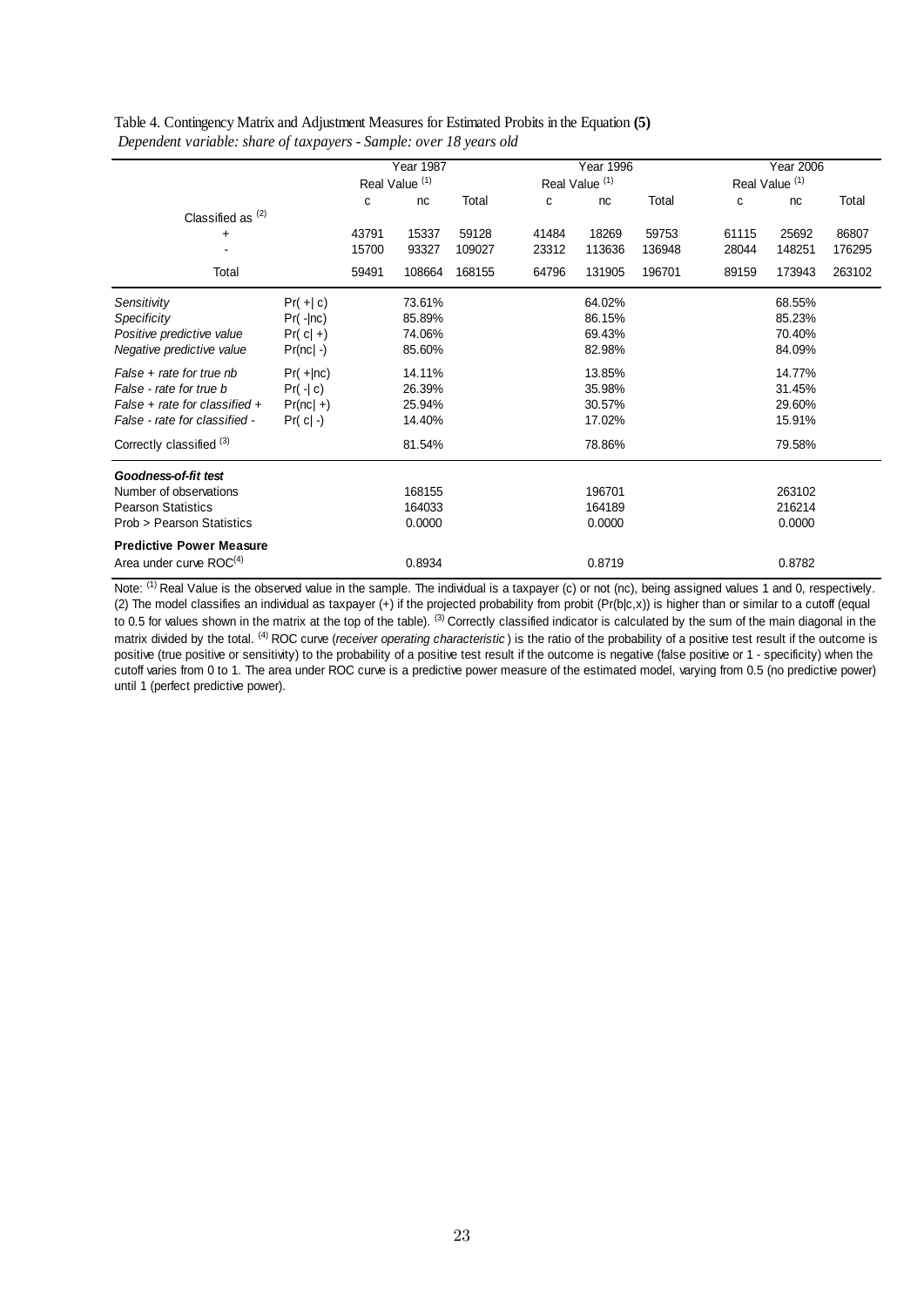| Measures  | 1987   | 1996   | 2006   | 96b87  | 96bc87 | 96bcx87 | 06b96  | 06bc96 | 06bcx96 |
|-----------|--------|--------|--------|--------|--------|---------|--------|--------|---------|
|           |        |        |        |        |        |         |        |        |         |
| $90 - 10$ | 1011   | 1093   | 1044   | 978    | 1030   | 900     | 1236   | 1246   | 1010    |
| $50 - 10$ | 183    | 191    | 233    | 181    | 196    | 170     | 233    | 237    | 201     |
| 90-50     | 828    | 902    | 811    | 796    | 835    | 730     | 1002   | 1009   | 809     |
| 75-25     | 394    | 416    | 422    | 379    | 403    | 362     | 460    | 464    | 387     |
| $95 - 5$  | 1676   | 1815   | 1742   | 1507   | 1601   | 1432    | 2299   | 2525   | 2106    |
|           |        |        |        |        |        |         |        |        |         |
| Gini      | 0.5668 | 0.5581 | 0.5432 | 0.5403 | 0.5396 | 0.5386  | 0.5352 | 0.5451 | 0.5374  |
| Theil     | 0.6267 | 0.6037 | 0.5504 | 0.5630 | 0.5600 | 0.5560  | 0.5423 | 0.5641 | 0.5417  |
|           |        |        |        |        |        |         |        |        |         |

Table 5. Measures of Differentials between Percentiles and Inequality Indicators for Densities (Normal Decomposition)

Note: Differentials between percentiles and the Gini/Theil coefficients obtained for 1987, 1996 and 2006 estimated densities,  $f(w; t_{w|b,c,x} = t, t_{x|c,b} = t, t_{c|b} = t, t_b = t)$ , where t is always one of those years. The counterfactual values were obtained from simulated counterfactual densities. For example, 96b87 refers to the differential between percentiles and Gini/Theil coefficients obtained for counterfactual density  $f(w; t_{w|b,c,x} = 96, t_{x|c,b} = 87, t_{c|b} = 96, t_b = 96)$ . 96bc87 refers to counterfactual density  $f(w; t_{w|b,c,x} = 96, t_{x|c,b} = 87, t_{c|b} = 87, t_b = 96)$  96bcx87 refers to counterfactual density  $f(w; t_{w|b,c,x} = 96, t_{x|c,b} = 87, t_{c|b} = 87, t_b = 87)$ . Analogously, the same pattern is valid when comparing 2006 and 1996.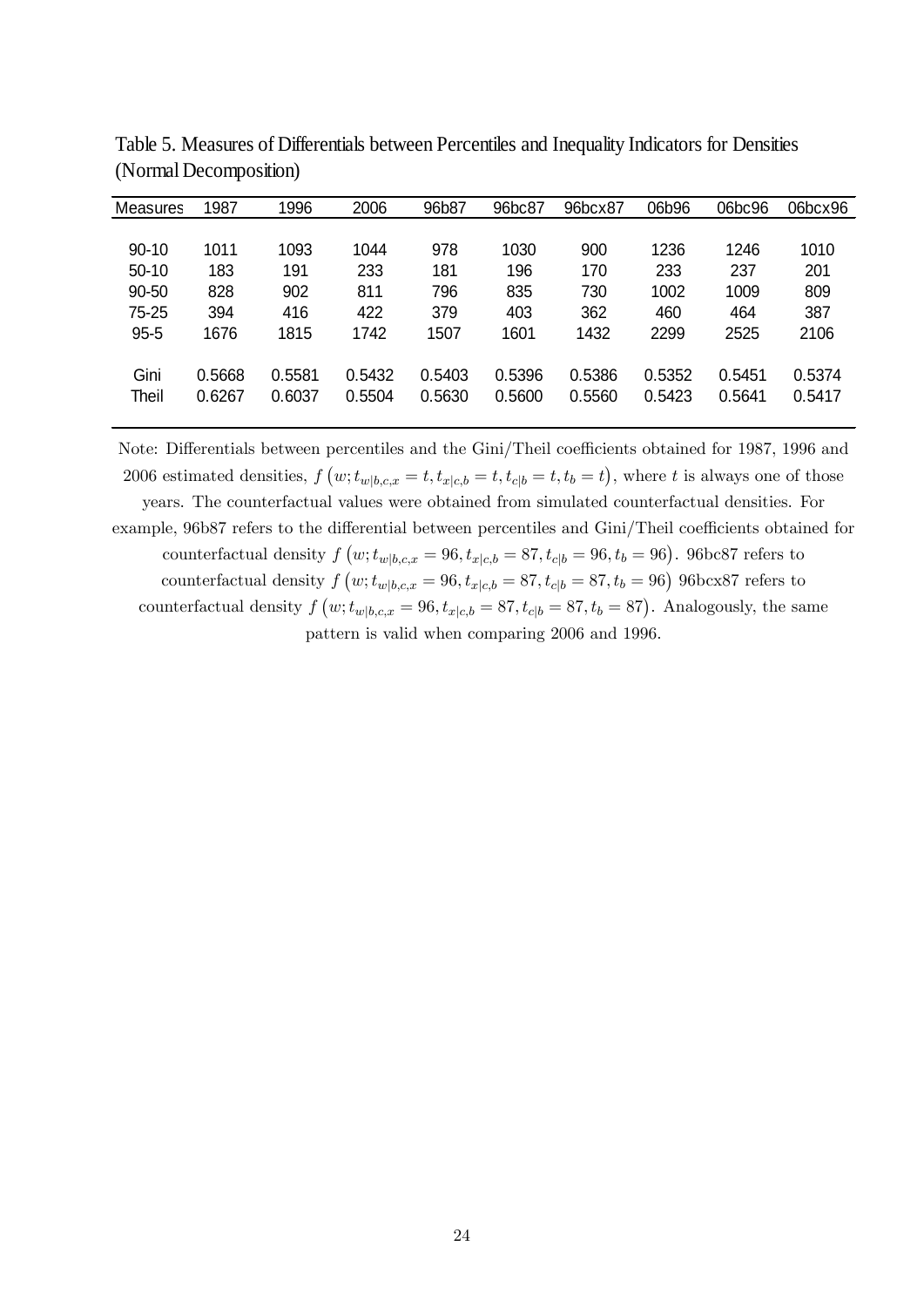| Measures  | 1987   | 1996   | 2006   | 96x87  | 96xc87 | 96xcb87 | 06x96  | 06xc96 | 06xcb96 |
|-----------|--------|--------|--------|--------|--------|---------|--------|--------|---------|
|           |        |        |        |        |        |         |        |        |         |
| $90 - 10$ | 1011   | 1093   | 1044   | 898    | 899    | 900     | 1010   | 1010   | 1010    |
| $50-10$   | 183    | 191    | 233    | 170    | 171    | 170     | 198    | 204    | 201     |
| $90 - 50$ | 828    | 902    | 811    | 728    | 728    | 730     | 812    | 807    | 809     |
| 75-25     | 394    | 416    | 422    | 362    | 363    | 362     | 388    | 385    | 387     |
| $95 - 5$  | 1676   | 1815   | 1742   | 1388   | 1403   | 1432    | 2128   | 2149   | 2106    |
|           |        |        |        |        |        |         |        |        |         |
| Gini      | 0.5668 | 0.5581 | 0.5432 | 0.5337 | 0.5351 | 0.5386  | 0.5375 | 0.5373 | 0.5374  |
| Theil     | 0.6267 | 0.6037 | 0.5504 | 0.5450 | 0.5480 | 0.5560  | 0.5425 | 0.5413 | 0.5417  |
|           |        |        |        |        |        |         |        |        |         |

 (Sequential Decomposition in Reverse Order) Table 6. Measures of Differentials between Percentiles and Inequality Indicators for Densities

Note: Differentials between percentiles and the Gini/Theil coefficients obtained for 1987, 1996 and 2006 estimated densities,  $f(w; t_{w|b,c,x} = t, t_{x|c,b} = t, t_{c|b} = t, t_b = t)$ , where t is always one of those years. The counterfactual values were obtained from simulated counterfactual densities. For example, 96x87 refers to the differential between percentiles and Gini/Theil coefficients obtained for counterfactual density  $f(w; t_{w|b,c,x} = 96, t_{x|c,b} = 87, t_{c|b} = 96, t_b = 96)$ . 96xc87 refers to counterfactual density  $f(w; t_{w|b,c,x} = 96, t_{x|c,b} = 87, t_{c|b} = 87, t_b = 96)$  96xcb87 refers to counterfactual density  $f(w; t_{w|b,c,x} = 96, t_{x|c,b} = 87, t_{c|b} = 87, t_b = 87)$ . Analogously the same pattern is valid when comparing 2006 and 1996.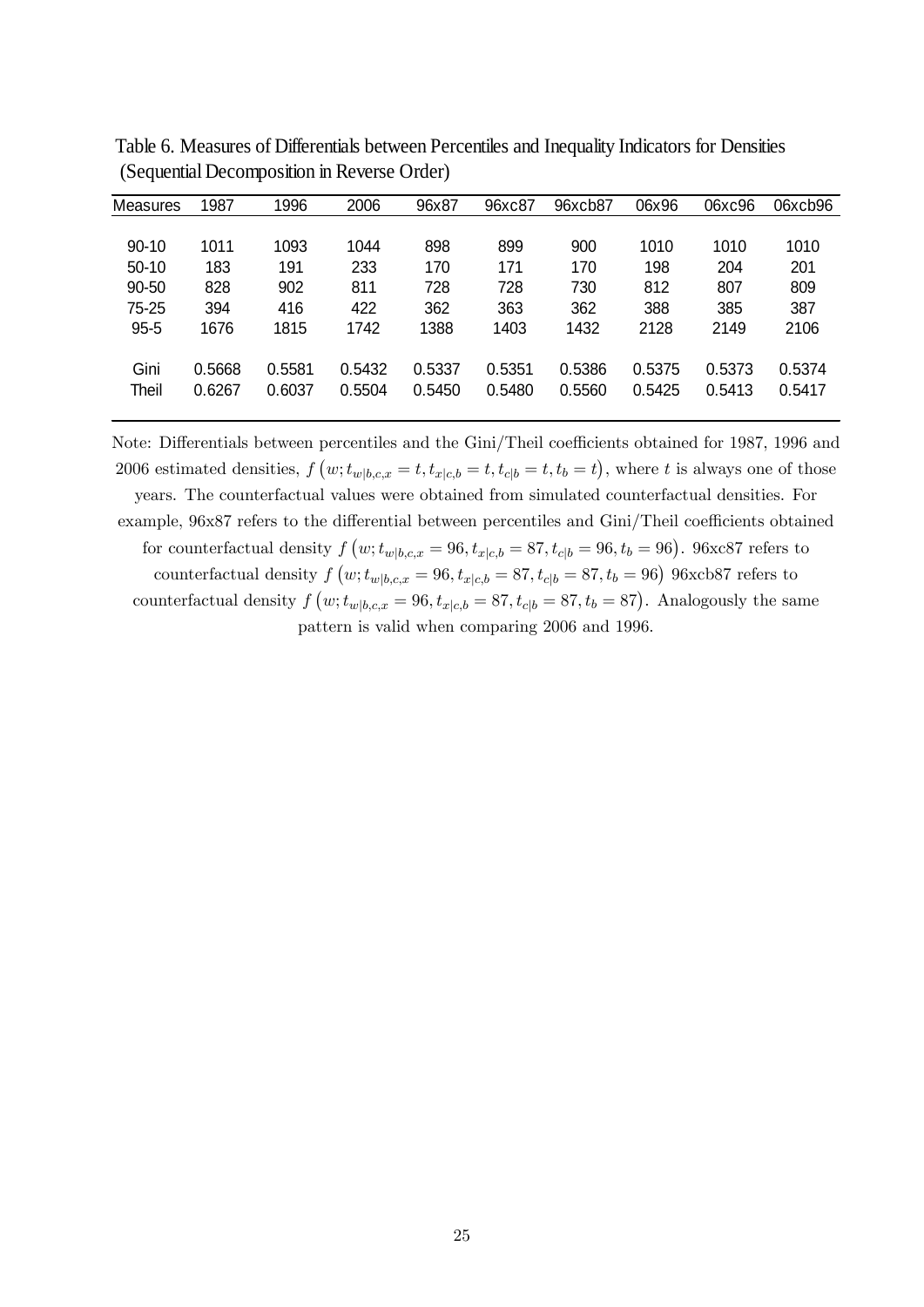|                          |                                           | 06xcb96                 | 0.5259<br>0.5241   | 0.5526<br>0.5865                   | 0.5334<br>0.5360                   | 0.5406<br>0.5382   | 0.4575<br>0.3851   | 0.3839<br>0.2909   |
|--------------------------|-------------------------------------------|-------------------------|--------------------|------------------------------------|------------------------------------|--------------------|--------------------|--------------------|
|                          |                                           | 06xc96                  | 0.5258<br>0.5244   | 0.5517<br>0.5843                   | 0.5340<br>0.5378                   | 0.5443<br>0.5397   | 0.4590<br>0.3877   | 0.3854<br>0.2931   |
|                          |                                           | 06x96                   | 0.5256<br>0.5241   | 0.5829<br>0.5511                   | 0.5343<br>0.5386                   | 0.5410<br>0.5475   | 0.3846<br>0.4571   | 0.3830<br>0.2896   |
|                          | Sequential Decomposition in Reverse Order | 96xcb87                 | 0.5306<br>0.5462   | 0.5505<br>0.5933                   | 0.5589<br>0.5980                   | 0.6038<br>0.5621   | 0.4986<br>0.4939   | 0.3317<br>0.2054   |
|                          |                                           | 96xc87                  | 0.5308<br>0.5470   | 0.5497<br>0.5911                   | 0.5578<br>0.5950                   | 0.5605<br>0.5992   | 0.4855<br>0.4713   | 0.3206<br>0.1950   |
|                          |                                           | 96x87                   | 0.5308<br>0.5470   | 0.5489<br>0.5891                   | 0.5562<br>0.5906                   | 0.5599<br>0.5978   | 0.4914<br>0.4813   | 0.3246<br>0.1982   |
| Counterfactual Densities |                                           |                         | 0.5259<br>0.5241   | 0.5526<br>0.5865                   | 0.5334<br>0.5360                   | 0.5382<br>0.5406   | 0.4575<br>0.3851   | 0.3839<br>0.2909   |
|                          |                                           | 06bc96 06bcx96          | 0.5439<br>0.5696   | 0.5645<br>0.6174                   | 0.5368<br>0.5438                   | 0.5603<br>0.5451   | 0.4755<br>0.4262   | 0.3938<br>0.3101   |
|                          |                                           | <b>O6b96</b>            | 0.5406<br>0.5509   | 0.5952<br>0.5551                   | 0.5365<br>0.5433                   | 0.5488<br>0.5689   | 0.4870<br>0.4521   | 0.3915<br>0.3048   |
|                          | Normal Decomposition                      | 96bcx87                 | 0.5306<br>0.5462   | 0.5505<br>0.5933                   | 0.5589<br>0.5980                   | 0.6038<br>0.5621   | 0.4986<br>0.4939   | 0.3317<br>0.2054   |
|                          |                                           | 96bc87                  | 0.5338<br>0.5507   | 0.5496<br>0.5875                   | 0.5632<br>0.6056                   | 0.6356<br>0.5737   | 0.5047<br>0.5106   | 0.3306<br>0.2234   |
|                          |                                           | 96b87                   | 0.5395<br>0.5639   | 0.5555<br>0.6058                   | 0.5752<br>0.6379                   | 0.5743<br>0.6402   | 0.4959<br>0.4909   | 0.4140<br>0.3692   |
|                          |                                           | 2006                    | 0.5380<br>0.5344   | 0.5492<br>0.5678                   | 0.5546<br>0.5451                   | 0.5515<br>0.5694   | 0.4869<br>0.4515   | 0.3804<br>0.2866   |
|                          | Factual Densities                         | 1996                    | 0.5469<br>0.5699   | 0.5640<br>0.6206                   | 0.5882<br>0.6743                   | 0.5843<br>0.6679   | 0.4991<br>0.4916   | 0.4382<br>0.3984   |
|                          |                                           |                         | 0.5495<br>0.5748   | 0.5859<br>0.6747                   | 0.5916<br>0.6857                   | 0.5781<br>0.6544   | 0.54539<br>0.59796 | 0.4815<br>0.4902   |
|                          |                                           |                         | Theil<br>ັງ ເ      | $\overline{\overline{5}}$<br>Theil | $\overline{\overline{5}}$<br>Theil | Theil<br>Ξ.        | Ξ.<br>Θ<br>Theil   | Theil<br>Ξ.<br>Θ   |
|                          |                                           | Age group Measures 1987 | years old<br>18-27 | years old<br>28-37                 | years old<br>38-47                 | years old<br>48-57 | years old<br>58-67 | years old<br>$+89$ |

Table 7. Inequality Indicators for Densities (Normal and Sequential Decomposition in Reverse Order) Table 7. Inequality Indicators for Densities (Normal and Sequential Decomposition in Reverse Order)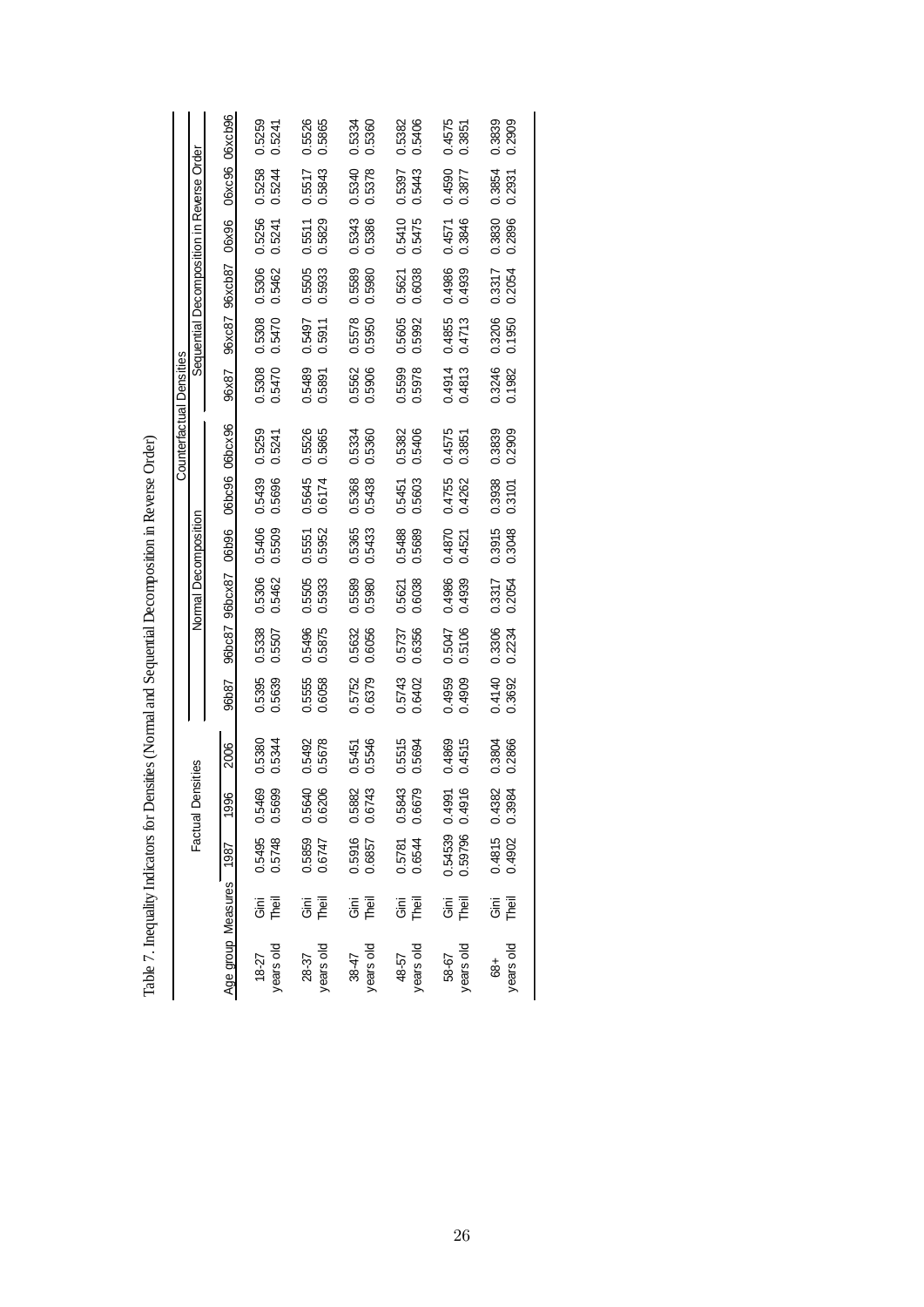|       |       |       | Normal Decomposition |           |           |          |           |          | Sequential Decomposition in Reverse Order |
|-------|-------|-------|----------------------|-----------|-----------|----------|-----------|----------|-------------------------------------------|
| Age   | Index | 1996/ | 1996b/               | 2006/     | 06b96/    | 96x87/   | 96xc87/   | 06x96/   | 06xc96/                                   |
|       |       | 96b87 | 96bc87               | 06b96     | 06bc96    | 96xc87   | 96xcb87   | 06xc96   | 06xcb96                                   |
| $18+$ | Gini  | 3.30% | 0.14%                | 1.50%     | $-1.81%$  | $-0.26%$ | $-0.66%$  | 0.04%    | $-0.02%$                                  |
|       | Theil | 7.23% | 0.54%                | 1.49%     | $-3.86%$  | $-0.56%$ | $-1.44%$  | 0.22%    | $-0.07%$                                  |
| 18-27 | Gini  | 1.37% | 1.06%                | $-0.49%$  | $-0.61%$  | 0.01%    | 0.03%     | $-0.04%$ | $-0.01%$                                  |
|       | Theil | 1.07% | 2.40%                | $-2.99%$  | $-3.27%$  | 0.02%    | 0.14%     | $-0.06%$ | 0.05%                                     |
| 28-37 | Gini  | 1.53% | 1.07%                | $-1.06\%$ | $-1.67%$  | $-0.13%$ | $-0.16%$  | $-0.11%$ | $-0.16%$                                  |
|       | Theil | 2.44% | 3.11%                | $-4.60%$  | $-3.59\%$ | $-0.33%$ | $-0.38%$  | $-0.25%$ | $-0.38%$                                  |
| 38-47 | Gini  | 2.26% | 2.13%                | 1.59%     | $-0.04%$  | $-0.29%$ | $-0.20%$  | 0.06%    | 0.12%                                     |
|       | Theil | 5.71% | 5.33%                | 2.07%     | $-0.09\%$ | $-0.73%$ | $-0.51%$  | 0.15%    | 0.33%                                     |
| 48-57 | Gini  | 1.74% | 0.09%                | 0.49%     | 0.67%     | $-0.09%$ | $-0.30%$  | 0.24%    | 0.29%                                     |
|       | Theil | 4.33% | 0.72%                | 0.09%     | 1.54%     | $-0.22%$ | $-0.76%$  | 0.58%    | 0.68%                                     |
|       | Gini  | 0.64% | $-1.73%$             | $-0.01%$  | 2.40%     | 1.21%    | $-2.61%$  | $-0.42%$ | 0.34%                                     |
| 58-67 | Theil | 0.15% | $-3.87%$             | $-0.14%$  | 6.07%     | 2.12%    | $-4.58%$  | $-0.81%$ | 0.68%                                     |
|       | Gini  | 5.85% | 25.20%               | $-2.83%$  | $-0.58%$  | 1.24%    | $-3.35%$  | $-0.65%$ | 0.39%                                     |
| $68+$ | Theil | 7.92% | 65.28%               | $-5.97%$  | $-1.69%$  | 1.67%    | $-5.07\%$ | $-1.20%$ | 0.74%                                     |

Table 8. Increase/Decrease in Gini Coefficient and Theil Index due to the effect of share of beneficiaries and taxpayers from a base year to a specific year

Note: Increase/decrease in Gini coefficient and Theil index is calculated by dividing the ratio between factual indicator and counterfactual of benefit and tax for normal decomposition and the ratio between counterfactual indicator of other factors and counterfactual of other factors, benefit and tax. For example, the 1996/96b87 ratio considers the increase in Gini/Theil coefficients due to the effect of a change in the share of beneficiaries and taxpayers from 1987 to 1996. The 96x87/96xb87 ratio considers the increase in Gini/Theil coefficients due to the effect of a change in the share of beneficiaries and taxpayers from 1987 to 1996, given the change in other factors.

# 8 Appendix B

Social security rates were obtained from Afonso & Fernandes (2005) and the legislation is based on information from the website of the Brazilian Ministry of Social Security (Sistema de Legislação, Jurisprudência e Pareceres [SISLEX], www.dataprev.gov.br/sislex and www.mpas.gov.br). Employee's tax rates are in Table 9, according to each worker group. The taxes apply to the salary base, which is by definition the sum of earnings of all jobs in which an individual has worked.

Tax rates for ordinary workers before 1986 refer to the highest regional minimum wage (SMR) in force in Brazil at the time and are set by minimum and maximum intervals. That is, if earnings are under 1 SMR, taxed wage is 1 SMR and, analogously, if earnings exceed 20 times the SMR, taxed wage is 20 SMR. For houseworkers, there are no such limits and rates around 8% are applied to the SMR of the place where the worker lives and not to the highest SMR.

Since 1986, rates have been applied per earning group, considering minimum and maximum intervals (1 minimum wage  $-1$  SM and 20 minimum wages  $-20$  SM, respectively) for ordinary workers. For houseworkers, employee's rates are  $8\%$  on earnings, reflecting minimum and maximum intervals  $(1 \text{ and } 2 \text{ SM}, \text{respectively})$ . Employer's rates are  $8\%$  SM for any earnings level. In 1996 and 2006, ordinary workers and houseworkers were set under the same rates and in the same earnings groups.